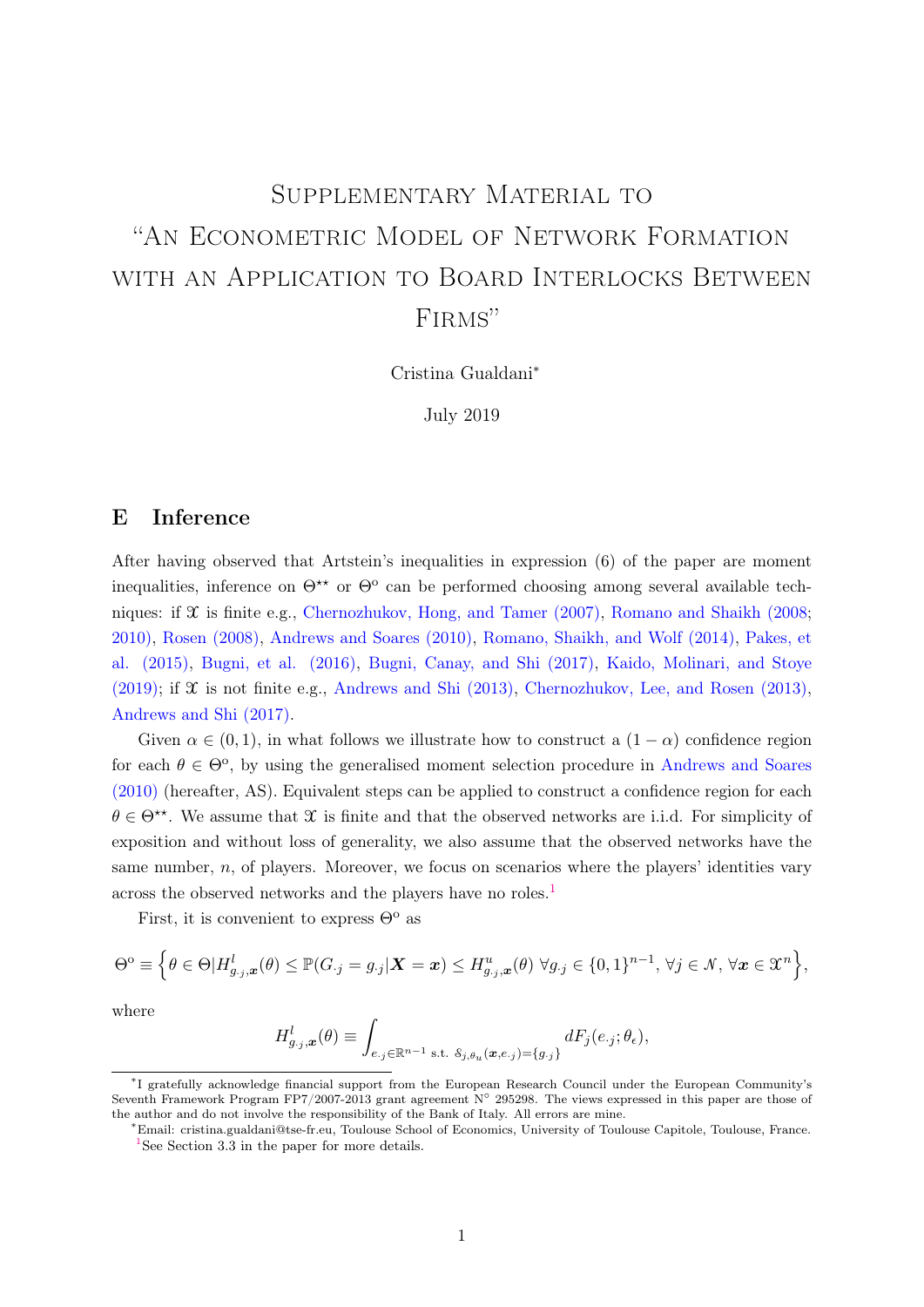and

$$
H_{g,j,\boldsymbol{x}}^u(\theta) \equiv \int_{e,j \in \mathbb{R}^{n-1} \text{ s.t. } g_j \in \mathcal{S}_{j,\theta_u}(\boldsymbol{x}, e_j)} dF_j(e_j; \theta_{\epsilon}).
$$

This is equivalent to

$$
\Theta^o = \left\{ \theta \in \Theta | \mathbb{P}(G_{\cdot j} = g_{\cdot j}, \mathbf{X} = \mathbf{x}) - \tilde{H}_{g_{\cdot j}, \mathbf{x}}^l(\theta) \ge 0, \right\}
$$
  

$$
\tilde{H}_{g_{\cdot j}, \mathbf{x}}^u(\theta) - \mathbb{P}(G_{\cdot j} = g_{\cdot j}, \mathbf{X} = \mathbf{x}) \ge 0 \ \forall g_{\cdot j} \in \{0, 1\}^{n-1}, \ \forall j \in \mathcal{N}, \ \forall \mathbf{x} \in \mathcal{X}^n \right\},
$$

where

$$
\tilde{H}_{g_{\cdot j}, \boldsymbol{x}}^{l}(\theta)\equiv H_{g_{\cdot j}, \boldsymbol{x}}^{l}(\theta)\mathbb{P}(\boldsymbol{X}=\boldsymbol{x}),
$$

and

$$
\tilde{H}^u_{g_{\cdot j}, \boldsymbol{x}} (\theta) \equiv H^u_{g_{\cdot j}, \boldsymbol{x}} (\theta) \mathbb{P}(\boldsymbol{X}=\boldsymbol{x}).
$$

#### E.1 Preliminary step

A preliminary step is the estimation of  $\mathbb{P}(G_j = g_{\cdot j}, \mathbf{X} = \mathbf{x})$ ,  $\tilde{H}^l_{g,j,\mathbf{x}}(\theta)$ , and  $\tilde{H}^u_{g,j,\mathbf{x}}(\theta)$ ,  $\forall g_{\cdot j} \in$  $\{0,1\}^{n-1}, \forall j \in \mathcal{N}, \forall x \in \mathfrak{X}^n, \text{ and } \forall \theta \in \Theta.$ 

Estimating  $\mathbb{P}(G_j = g_{\cdot j}, \mathbf{X} = \mathbf{x})$ ,  $\tilde{H}^l_{g_{\cdot j}, \mathbf{x}}(\theta)$ , and  $\tilde{H}^u_{g_{\cdot j}, \mathbf{x}}(\theta)$ , for example via a frequency estimator, is complicated by the fact that the players' identities vary across the observed networks and the players have no roles. In this case, the labels are assigned arbitrarily to the players within each network. When replacing probabilities with sample analogues, the researcher needs to ensure that the label assignment does not affect estimates. We achieve that by adding sufficient conditions such that the probability distribution of  $G$  conditional on  $X$  is invariant under permutations of the labels, as suggested by [Sheng \(2016\).](#page-17-12) This amount to impose joint exchangeability of networks. More formally,  $G$  is jointly exchangeable if

$$
\mathbb{P}(\boldsymbol{G}\in K|\boldsymbol{X}=\boldsymbol{x})=\mathbb{P}(\boldsymbol{G}\in K^{\varphi}|\boldsymbol{X}=\boldsymbol{x}^{\varphi}),
$$

for every permutation  $\varphi$  of the labels in  $\mathcal{N}, \forall K \subseteq \mathcal{G},$  and  $\forall x \in \mathcal{X}^n$ , where  $K^{\varphi}$  and  $\mathbf{x}^{\varphi}$  are obtained by applying  $\varphi$  respectively to K and  $x$  [\(Kallenberg, 2005\)](#page-17-13).

The procedure is described below in 6 steps.

Step 1 This step imposes sufficient conditions for joint exchangeability of networks, as in [Sheng \(2016\).](#page-17-12)

<span id="page-1-0"></span>Assumption E.1. (Exchangeability)

- a) The finite sequence of random variables  $\{\epsilon_{ij}\}_{\forall (i,j)\in\mathcal{N}^2}$  is jointly exchangeable.
- b) The finite sequence of random vectors  $\{X_i\}_{\forall i\in\mathcal{N}}$  is exchangeable.<sup>2</sup>
- c) The equilibrium selection mechanisms adopted by the players in the network formation game is independent of the players' labels, i.e., for every permutation  $\varphi$  of the labels in N,

$$
\mathbb{P}(\textbf{\textit{G}} \in K \vert \textbf{\textit{X}} = \textbf{\textit{x}}, \epsilon = e) = \mathbb{P}(\textbf{\textit{G}} \in K^{\varphi} \vert \textbf{\textit{X}} = \textbf{\textit{x}}^{\varphi}, \epsilon = e^{\varphi}),
$$

<sup>&</sup>lt;sup>2</sup>Exchangeability is defined e.g., by Schervish  $(1995)$ .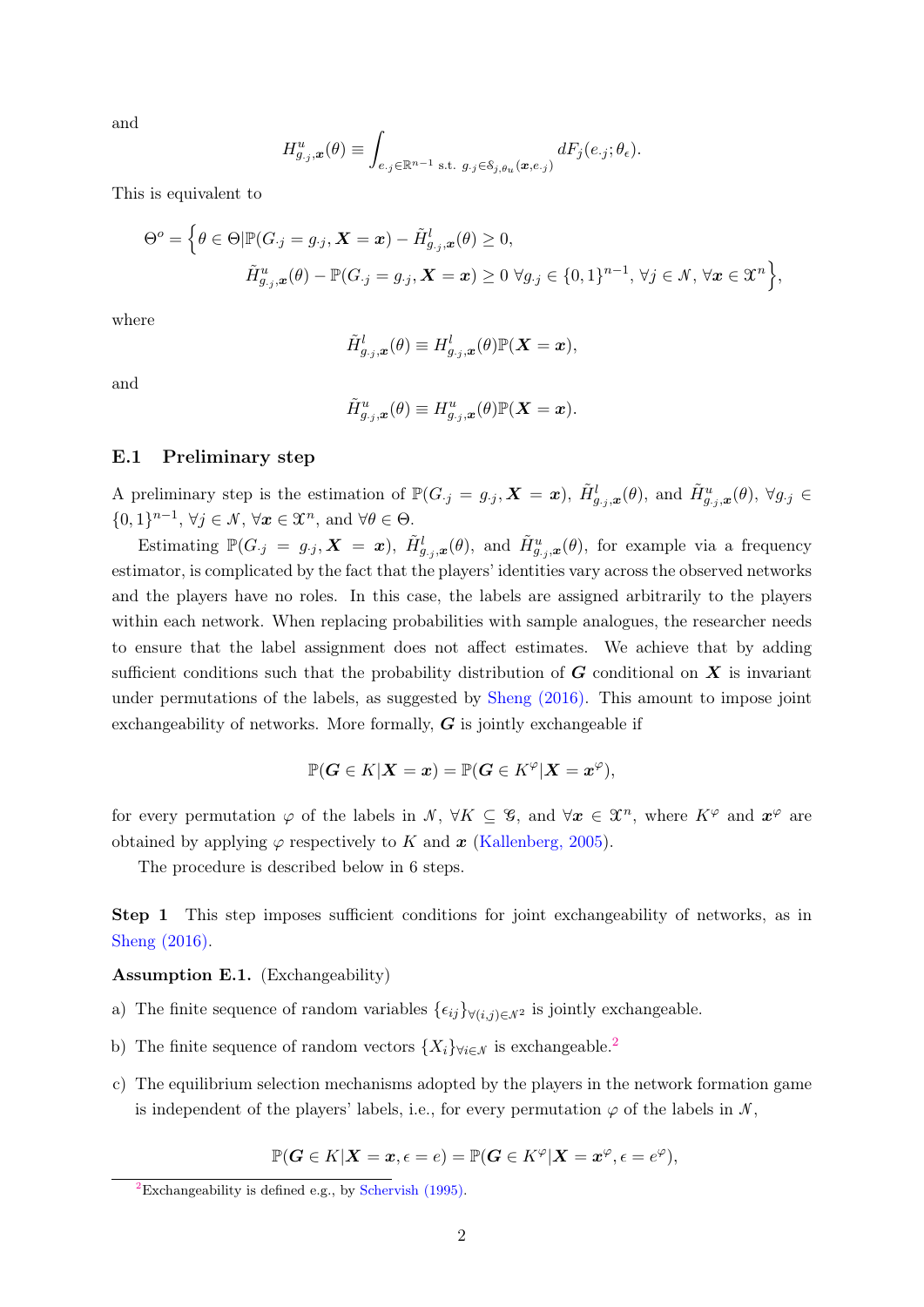$\forall K \in \mathcal{K}_{\mathcal{G}}, \ \forall x \in \mathfrak{X}^n, \ \forall e \in \mathbb{R}^{n(n-1)}$  a.s., where  $K^{\varphi}$  and  $e^{\varphi}$  are obtained by applying  $\varphi$ respectively to  $K$  and  $e$ .

Assumption [E.1](#page-1-0) a) restricts Assumption [2](#page-0-0) b) by imposing that the players' taste shocks are jointly exchangeable. For example, Assumption [E.1](#page-1-0) a) is satisfied if  $\{\epsilon_{ij}\}\forall(i,j)\in\mathcal{N}^2$  are i.i.d. Assumption [3](#page-0-0) a) is satisfied if  $\epsilon_{ij} \equiv \alpha_j + \phi_i + \xi_{ij} \ \forall (i,j) \in \mathcal{N}^2$ , with all the components being i.i.d. Assumption [E.1](#page-1-0) b) restricts Assumption [2](#page-0-0) a) by imposing that the players' observed characteristics are exchangeable. Assumption [E.1](#page-1-0) c) restricts Assumption [2](#page-0-0) a) by requiring that the players coordinate on the selection of an equilibrium independently of their labels. For example, Assumption [E.1](#page-1-0) c) is satisfied if the players of the *section j game* roll a die to select an outcome from the set of equilibria of the *section j game*, independently across j. Assumption [E.1](#page-1-0) c) is met if the players of the *section j game* select the outcome providing the highest total wealth,  $\sum_{i\in\mathcal{N}\setminus\{j\}} G_{ij} \times u_{ij}(\cdot;\theta_u)$ , from the equilibrium set of the section j game,  $\forall j \in \mathcal{N}$ . Assumption [E.1](#page-1-0) c) is violated if the players of the *section j game* select the outcome generating the highest payoff for player k from the set of equilibria of the section j game, for some  $j \in \mathcal{N}$ .

Assumptions [2](#page-0-0) and [E.1](#page-1-0) imply that the observed networks are jointly exchangeable. Indeed, for every permutation  $\varphi$  of the labels in N,

$$
\mathbb{P}(G \in K, \mathbf{X} = \mathbf{x}) = \mathbb{P}(G \in K | \mathbf{X} = \mathbf{x}) \mathbb{P}(\mathbf{X} = \mathbf{x})
$$
\n
$$
= \int_{e \in \mathbb{R}^{n(n-1)}} \mathbb{P}(G \in K | \mathbf{X} = \mathbf{x}, \epsilon = e) dF(e; \theta_{\epsilon}^{0}) \mathbb{P}(\mathbf{X} = \mathbf{x})
$$
\n
$$
= \int_{e^{\varphi} \in \mathbb{R}^{n(n-1)}} \underbrace{\mathbb{P}(G \in K^{\varphi} | \mathbf{X} = \mathbf{x}^{\varphi}, \epsilon = e^{\varphi})}_{\text{Ass. E.1 c)}} \underbrace{dF(e^{\varphi}; \theta_{\epsilon}^{0})}_{\text{Ass. E.1 a)}} \underbrace{\mathbb{P}(\mathbf{X} = \mathbf{x}^{\varphi})}_{\text{Ass. E.1 b)}}
$$
\n
$$
= \mathbb{P}(G \in K^{\varphi} | \mathbf{X} = \mathbf{x}^{\varphi}) \mathbb{P}(\mathbf{X} = \mathbf{x}^{\varphi}) = \mathbb{P}(G \in K^{\varphi}, \mathbf{X} = \mathbf{x}^{\varphi}),
$$

 $\forall K \in \mathcal{K}_\mathcal{G}$  and  $\forall x \in \mathcal{X}^n$ .

Under Assumptions [2](#page-0-0) and [E.1,](#page-1-0) also the observed section 1, ..., section n are jointly exchangeable. Indeed, for every permutation  $\varphi$  of the labels in  $\mathcal{N}$ ,

<span id="page-2-0"></span>
$$
\mathbb{P}(G_{\cdot j} \in K_j, \mathbf{X} = \mathbf{x}) = \mathbb{P}(G_{\cdot \varphi(j)} \in K^{\varphi}_{\cdot \varphi(j)}, \mathbf{X} = \mathbf{x}^{\varphi}),
$$
\n(E.1)

 $\forall j \in \mathcal{N}, \forall K_j \in \mathcal{K}_{\{0,1\}^{n-1}} \text{ and } \forall \mathbf{x} \in \mathcal{X}^n, \text{ where } K^{\varphi}_{\cdot, \omega}$  $\mathcal{L}_{\varphi(j)}^{\varphi}$  is obtained by applying  $\varphi$  to  $K_j$ .<sup>3</sup>

Step 2 This step shows that, under Assumptions [1,](#page-0-0) [2,](#page-0-0) and [E.1,](#page-1-0) it is sufficient to focus on the section j game for a  $j \in \mathcal{N}$ , rather than  $\forall j \in \mathcal{N}$ . Specifically, it is proved that, under Assumptions [1,](#page-0-0) [2,](#page-0-0) and [E.1,](#page-1-0)  $\Theta^{\text{o}} = \Theta^{\text{o}}_{\cdot j}$   $\forall j \in \mathcal{N}$ , where

<span id="page-2-1"></span>
$$
\Theta_{\cdot j}^{\circ} \equiv \left\{ \theta \in \Theta | \mathbb{P}(G_{\cdot j} = g_{\cdot j}, \mathbf{X} = \mathbf{x}) - \tilde{H}_{g_{\cdot j}, \mathbf{x}}^{l}(\theta) \ge 0, \right. \\
\widetilde{H}_{g_{\cdot j}, \mathbf{x}}^{u}(\theta) - \mathbb{P}(G_{\cdot j} = g_{\cdot j}, \mathbf{X} = \mathbf{x}) \ge 0 \ \forall g_{\cdot j} \in \{0, 1\}^{n-1}, \ \forall \mathbf{x} \in \mathfrak{X}^{n} \right\}.
$$
\n(E.2)

*Proof.* It can be seen that if  $\theta \in \Theta^{\circ}$ , then  $\theta \in \Theta^{\circ}$ ,  $\forall j \in \mathcal{N}$ . Hence, in what follows it is proved

<sup>&</sup>lt;sup>3</sup>Notice that, under Assumption [E.1](#page-1-0) a),  $\forall j \in \mathcal{N}$ , the finite sequence of random variables  $\{\epsilon_{ij}\}_{\forall i \in \mathcal{N}\setminus\{j\}}$  is jointly exchangeable. This is because any finite subsequence of  $\{\epsilon_{ij}\}_{\forall i,j\in\mathbb{N}^2}$  is jointly exchangeable (Proposition 1.12 in [Schervish, 1995\)](#page-17-14)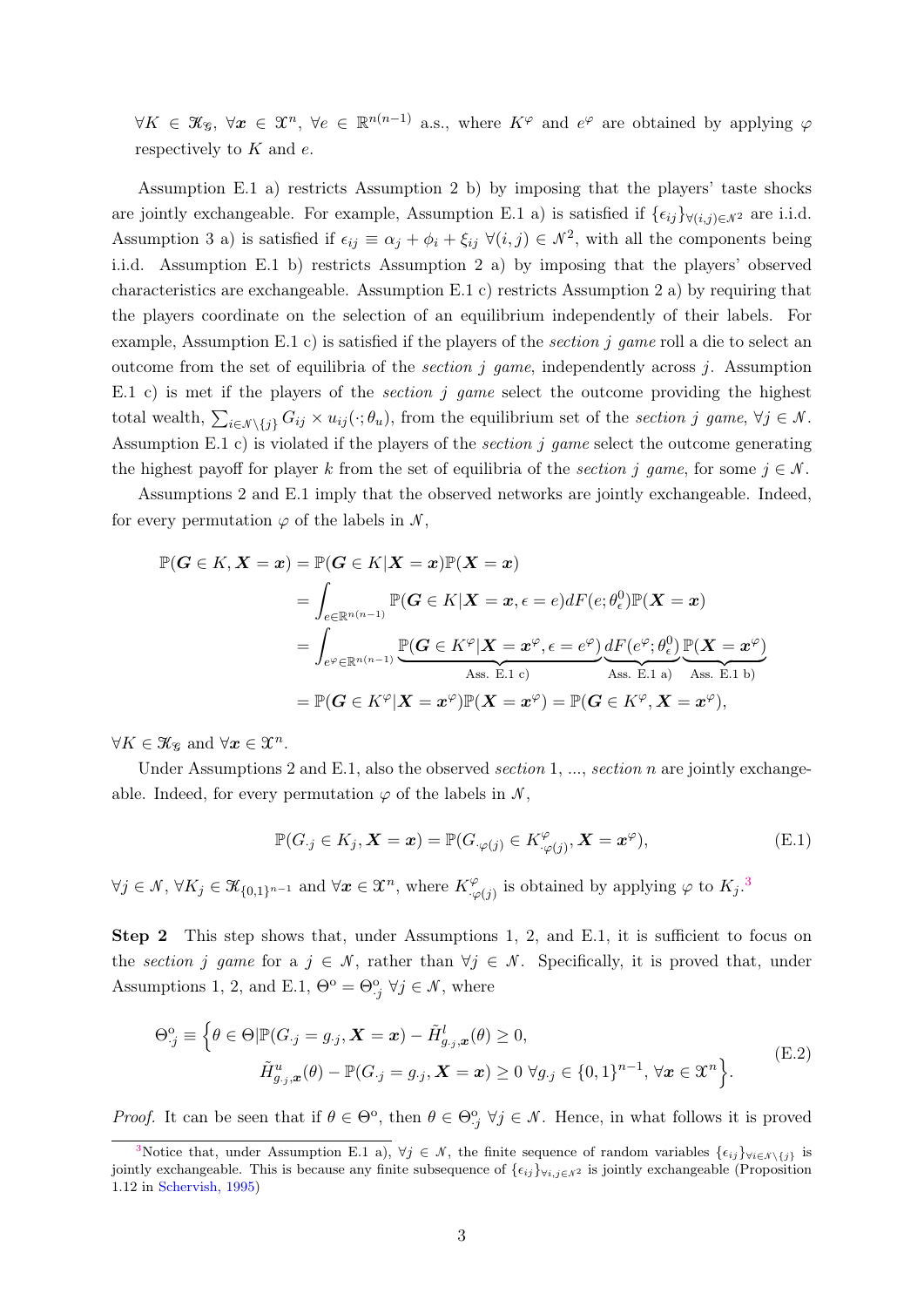that, under Assumptions [1,](#page-0-0) [2,](#page-0-0) and [E.1,](#page-1-0) if  $\theta \in \Theta_{j}^{\circ}$  then  $\theta \in \Theta^{\circ}$ ,  $\forall j \in \mathcal{N}$ . This is the same as showing that if

<span id="page-3-1"></span>
$$
\tilde{H}_{g,j,\boldsymbol{x}}^l(\theta) \leq \mathbb{P}(G_j = g_{\cdot j}, \boldsymbol{X} = \boldsymbol{x}) \leq \tilde{H}_{g,j,\boldsymbol{x}}^u(\theta) \ \forall g_{\cdot j} \in \{0,1\}^{n-1}, \ \forall \boldsymbol{x} \in \mathfrak{X}^n,\tag{E.3}
$$

then

<span id="page-3-2"></span>
$$
\tilde{H}_{g,h,\boldsymbol{x}}^l(\theta) \leq \mathbb{P}(G_h = g_h, \boldsymbol{X} = \boldsymbol{x}) \leq \tilde{H}_{g,h,\boldsymbol{x}}^u(\theta) \,\forall g_h \in \{0,1\}^{n-1}, \,\forall h \in \mathcal{N} \setminus \{j\}, \,\forall \boldsymbol{x} \in \mathfrak{X}^n, \quad \text{(E.4)}
$$

 $\forall \theta \in \Theta \text{ and } \forall j \in \mathcal{N}.$ 

First, under Assumptions [1,](#page-0-0) [2,](#page-0-0) and [E.1,](#page-1-0) it holds that

<span id="page-3-0"></span>
$$
\mathbb{P}(\mathcal{S}_{j,\theta_u}(\boldsymbol{X},\epsilon_j)\cap K_j\neq\emptyset,\boldsymbol{X}=\boldsymbol{x};\theta)=\mathbb{P}(\mathcal{S}_{\varphi(j),\theta_u}(\boldsymbol{X},\epsilon_{\cdot\varphi(j)})\cap K_{\cdot\varphi(j)}^{\varphi}\neq\emptyset,\boldsymbol{X}=\boldsymbol{x}^{\varphi};\theta),\quad \ (\textrm{E.5})
$$

when  $K_j \equiv \{g_{\cdot j}\}\$  and  $K_j \equiv \{0,1\}^{n-1} \setminus \{g_{\cdot j}\}\$ ,  $\forall \theta \in \Theta$ ,  $\forall j \in \mathcal{N}$ ,  $\forall g_{\cdot j} \in \{0,1\}^{n-1}$ ,  $\forall x \in \mathcal{X}^n$ , and for every permutation  $\varphi$  of the labels in N such that  $\varphi(j) \neq j$ . Indeed,

$$
\mathbb{P}(\mathcal{S}_{j,\theta_u}(X,\epsilon_{\cdot j}) \cap K_j \neq \emptyset, \mathbf{X} = \mathbf{x}; \theta) = \mathbb{P}(\mathcal{S}_{j,\theta_u}(X,\epsilon_{\cdot j}) \cap K_j \neq \emptyset | \mathbf{X} = \mathbf{x}; \theta) \mathbb{P}(\mathbf{X} = \mathbf{x})
$$
\n
$$
= \underbrace{\mathbb{P}(\mathcal{S}_{j,\theta_u}(\mathbf{x},\epsilon_{\cdot j}) \cap K_j \neq \emptyset; \theta)}_{\text{Ass. 2 b}} \mathbb{P}(\mathbf{X} = \mathbf{x})}
$$
\n
$$
= \underbrace{\mathbb{P}(\mathcal{S}_{\varphi(j),\theta_u}(\mathbf{x}^{\varphi},\epsilon_{\cdot \varphi(j)}) \cap K^{\varphi}_{,\varphi(j)} \neq \emptyset; \theta)}_{\text{Equilibrium sets independent of players' labels, Ass. E.1 a)}} \underbrace{\mathbb{P}(\mathbf{X} = \mathbf{x}^{\varphi})}_{\text{Ass. E.1 b)}}
$$
\n
$$
= \underbrace{\mathbb{P}(\mathcal{S}_{\varphi(j),\theta_u}(X,\epsilon_{\cdot \varphi(j)}) \cap K^{\varphi}_{,\varphi(j)} \neq \emptyset | \mathbf{X} = \mathbf{x}^{\varphi}; \theta)}_{\text{Ass. 2 b)}} \mathbb{P}(\mathbf{X} = \mathbf{x}^{\varphi})}
$$
\n
$$
= \mathbb{P}(\mathcal{S}_{\varphi(j),\theta_u}(X,\epsilon_{\cdot \varphi(j)}) \cap K^{\varphi}_{,\varphi(j)} \neq \emptyset, \mathbf{X} = \mathbf{x}^{\varphi}; \theta).
$$

Therefore, combining [\(E.1\)](#page-2-0) with [\(E.5\)](#page-3-0)  $\forall \theta \in \Theta$ ,  $\forall j \in \mathcal{N}$ ,  $\forall K_j \in \mathcal{K}_{\{0,1\}^{n-1}}$ , and for every permutation of labels  $\varphi$  such that  $\varphi(j) \neq j$ , it holds that [\(E.3\)](#page-3-1) is equivalent to [\(E.4\)](#page-3-2).  $\Box$ 

**Step 3** Under Assumptions [1,](#page-0-0) [2,](#page-0-0) and [E.1,](#page-1-0) the inequalities in  $(E.2)$  indexed by the realisations of  $(G_i, X)$  that are equivalent up to a permutation of the labels in N other than label j are identical.

Proof. Under Assumptions [1,](#page-0-0) [2,](#page-0-0) and [E.1,](#page-1-0) some inequalities in [\(E.3\)](#page-3-1) are redundant. This is because, by [\(E.1\)](#page-2-0) and [\(E.5\)](#page-3-0), for every permutation  $\varphi$  of the labels in N such that  $\varphi(j) = j$ ,

$$
\tilde{H}_{g_j,\boldsymbol{x}}^{l}(\theta) \leq \mathbb{P}(G_{\cdot j} = g_{\cdot j}, \boldsymbol{X} = \boldsymbol{x}) \leq \tilde{H}_{g_{\cdot j},\boldsymbol{x}}^{u}(\theta),
$$

is equivalent to

$$
\tilde{H}^l_{g^\varphi_{\cdot j},\boldsymbol{x}^{\boldsymbol{\varphi}}}(\theta) \leq \mathbb{P}(G_{\cdot j} = g^\varphi_{\cdot j}, \boldsymbol{X} = \boldsymbol{x}^{\boldsymbol{\varphi}}) \leq \tilde{H}^u_{g^\varphi_{\cdot j},\boldsymbol{x}^{\boldsymbol{\varphi}}}(\theta).
$$

 $\forall \theta \in \Theta$ ,  $\forall g_{\cdot j} \in \{0,1\}^{n-1}$ , and  $\forall x \in \mathfrak{X}^n$ . Such a result can be shown by mimicking the proof of Step 2.  $\Box$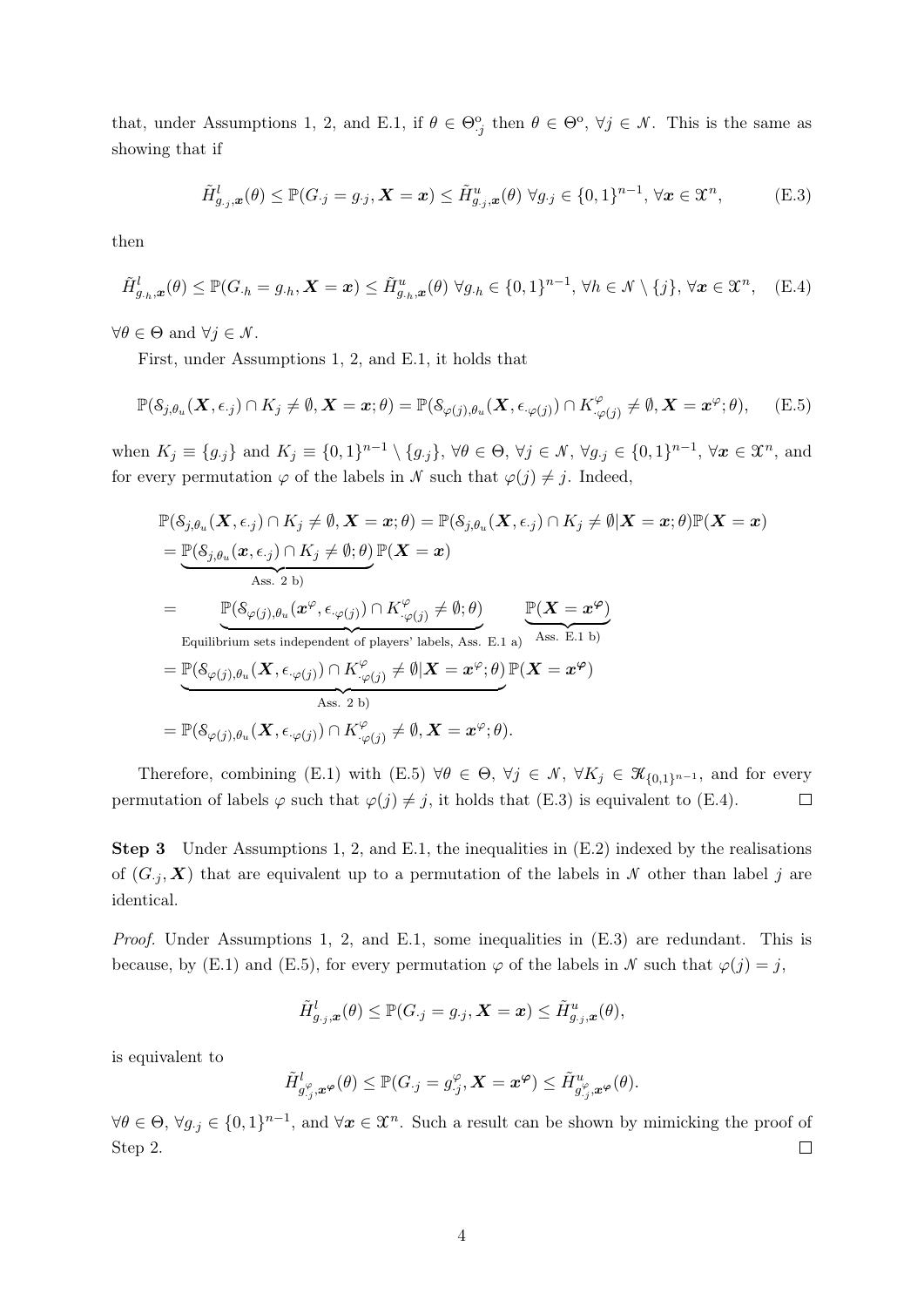**Step 4** Delete from  $\{0,1\}^{n-1} \times \mathcal{X}^n$  the realisations of  $(G_{\cdot3}, \mathbf{X})$  generating redundant inequalities when applying all the permutations  $\varphi$  of the labels in N such that  $\varphi(3) = 3$ , as explained in step 3. Let  $\mathcal{W} \subset \{0,1\}^{n-1} \times \mathcal{X}^n$  denote the resulting set. Section [E.3](#page-7-0) illustrates an algorithm to construct W. It should be noticed that W is not uniquely defined because one is free to keep any of the realisations of  $(G_{3}, X)$  producing identical inequalities.

By steps 2 and 3, under Assumptions [1,](#page-0-0) [2,](#page-0-0) and [E.1,](#page-1-0) conducting inference on  $\Theta^{\text{o}}$  is equivalent to conducting inference on

<span id="page-4-0"></span>
$$
\Theta^{\circ}_{\cdot 3} = \Big\{ \theta \in \Theta | \mathbb{P}(G_{\cdot 3} = g_{\cdot 3}, \mathbf{X} = \mathbf{x}) - \tilde{H}_{g_{\cdot 3}, \mathbf{x}}^{l}(\theta) \ge 0, \tilde{H}_{g_{\cdot 3}, \mathbf{x}}^{u}(\theta) - \mathbb{P}(G_{\cdot 3} = g_{\cdot 3}, \mathbf{X} = \mathbf{x}) \ge 0 \ \forall (g_{\cdot 3}, \mathbf{x}) \in \mathcal{W} \Big\},\tag{E.6}
$$

where the subscript  $j$  is fixed to 3 without loss of generality.

Let  $C_{g_0,x} \subset \{0,1\}^{n-1} \times \mathcal{X}^n$  be the collection of the realisations of  $(G_{0,3},\mathbf{X})$  giving rise to inequalities identical to the inequalities indexed by  $(g_3, x)$  when applying all the permutations  $\varphi$  of the labels in N such that  $\varphi(3) = 3$ , as explained in step 3.<sup>4</sup> Following [Sheng \(2016\),](#page-17-12) it is now proved that, under Assumptions [1,](#page-0-0) [2,](#page-0-0) and [E.1,](#page-1-0) [\(E.6\)](#page-4-0) can be rewritten as

<span id="page-4-3"></span>
$$
\Theta_{\cdot 3}^{o} = \Big\{ \theta \in \Theta | \mathbb{P}((G_{\cdot 3}, \mathbf{X}) \in C_{g_{\cdot 3}, \mathbf{x}}) - \tilde{H}_{C_{g_{\cdot 3}, \mathbf{x}}}^{l}(\theta) \ge 0, \tilde{H}_{C_{g_{\cdot 3}, \mathbf{x}}}^{u}(\theta) - \mathbb{P}((G_{\cdot 3}, \mathbf{X}) \in C_{g_{\cdot 3}, \mathbf{x}}) \ge 0 \ \forall (g_{\cdot 3}, \mathbf{x}) \in \mathcal{W} \Big\},
$$
\n(E.7)

where  $\tilde{H}^l_{C_{g,3},x}(\theta)$  is the probability that every equilibrium of the section 3 game falls in  $C_{g,3},x$ and  $\tilde{H}^u_{C_{g,3},\omega}(\theta)$  is the probability that at least one equilibrium of the section 3 game falls in  $C_{q,3,\boldsymbol{x}},$  given  $\theta \in \Theta$ .

Proof. By [\(E.1\)](#page-2-0), under Assumptions [2](#page-0-0) and [E.1,](#page-1-0)

<span id="page-4-1"></span>
$$
\mathbb{P}(G_{i}=g_{i}, \mathbf{X}=\boldsymbol{x})=\mathbb{P}(G_{\cdot\varphi(i)}=g_{\cdot\varphi(i)}^{\varphi}, \mathbf{X}=\boldsymbol{x}^{\varphi}),
$$
\n(E.8)

 $\forall i \in \mathcal{N},$  for every permutation  $\varphi$  of the labels in  $\mathcal{N}$ , and  $\forall (g_{\cdot i}, \mathbf{x}) \in \{0, 1\}^{n-1} \times \mathfrak{X}^n$ .

By [\(E.8\)](#page-4-1) applied for every permutation  $\varphi$  of the labels in N such that  $\varphi(3) = 3$ .

<span id="page-4-2"></span>
$$
\mathbb{P}((G_{.3}, \mathbf{X}) \in C_{g_{.3},x}) = |C_{g_{.3},x}| \times \mathbb{P}(G_{.3} = g_{.3}, \mathbf{X} = x). \tag{E.9}
$$

 $\Box$ 

Similarly,  $\tilde{H}^l_{C_{g,3,x}}(\theta)$  and  $\tilde{H}^u_{C_{g,3,x}}(\theta)$  can be shown being equivalent to  $|C_{g,3,x}| \times \tilde{H}^l_{g,3,x}$  and  $|C_{g_3,x}| \times \tilde{H}^u_{g_3,x}$ , respectively.

Hence,

$$
\left\{\theta \in \Theta | \tilde{H}_{C_{g,3},x}^{l}(\theta) \leq \mathbb{P}((G_{\cdot3},\mathbf{X}) \in C_{g,3,x}) \leq \tilde{H}_{C_{g,3},x}^{u}(\theta) \ \forall (g_{\cdot3},\mathbf{x}) \in \mathcal{W} \right\}
$$
\n
$$
\sum_{\substack{(\mathbf{E},9) \\ (\mathbf{E},9)}} \left\{\theta \in \Theta | |C_{g,3},\mathbf{x}| \times \tilde{H}_{g,3,x}^{l}(\theta) \leq |C_{g,3},\mathbf{x}| \times \mathbb{P}(G_{\cdot3} = g_{\cdot3},\mathbf{X} = \mathbf{x}) \leq |C_{g,3},\mathbf{x}| \times \tilde{H}_{g,3,x}^{u}(\theta) \right\}
$$
\n
$$
\forall (g_{\cdot3},\mathbf{x}) \in \mathcal{W} \right\} = \Theta_{\cdot3}^{\circ}.
$$

<sup>&</sup>lt;sup>4</sup>In network theory, all the realisations of  $(G_{\cdot3}, \mathbf{X})$  in  $C_{g_{\cdot3},\mathbf{x}}$  are called isomorphic and  $C_{g_{\cdot3},\mathbf{x}}$  is an equivalence class for  $(G_{\cdot3}, \mathbf{X})$ .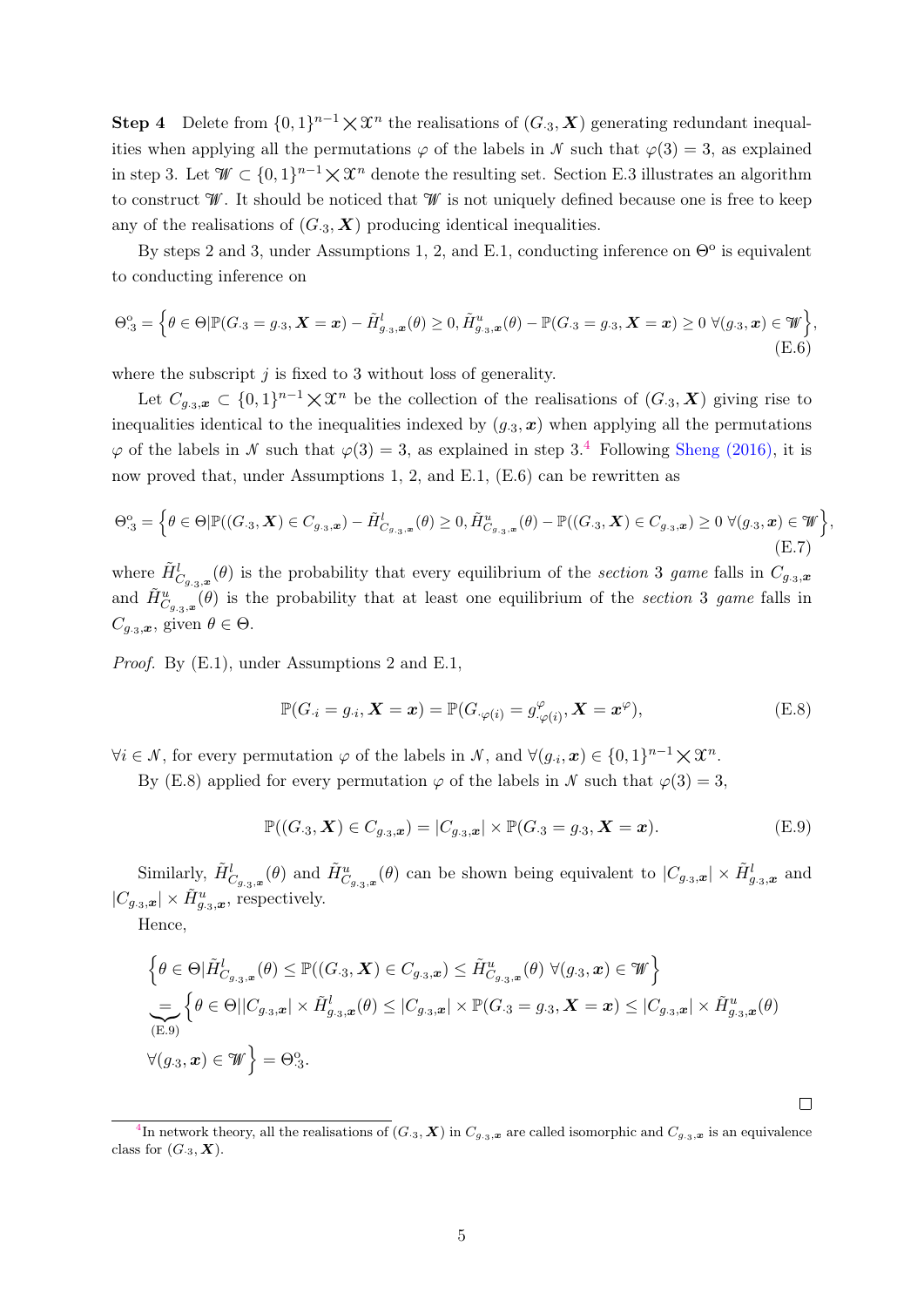**Step 5** This step provides an estimator of  $\mathbb{P}((G_{.3}, \boldsymbol{X}) \in C_{g_{.3},x})$  that does not depend on how the players are labelled by the researcher,  $\forall (g_3, \mathbf{x}) \in \mathcal{W}$ .

Consider any  $i \in \mathcal{N}$  and  $(\tilde{g}_{i}, \tilde{x}) \in \{0,1\}^{n-1} \times \mathcal{X}^{n}$  such that there exists a permutation  $\varphi$  of the labels in N featuring  $\varphi(i) = 3$  and  $(\tilde{g}_{i}^{\varphi})$  $\mathbf{E}^{\varphi}_{\varphi(i)}, \tilde{\mathbf{x}}^{\varphi}\big) = (g_{\cdot3}, \mathbf{x}). \text{ By (E.8)},$  $\mathbf{E}^{\varphi}_{\varphi(i)}, \tilde{\mathbf{x}}^{\varphi}\big) = (g_{\cdot3}, \mathbf{x}). \text{ By (E.8)},$  $\mathbf{E}^{\varphi}_{\varphi(i)}, \tilde{\mathbf{x}}^{\varphi}\big) = (g_{\cdot3}, \mathbf{x}). \text{ By (E.8)},$ 

<span id="page-5-1"></span>
$$
\mathbb{P}(G_{\cdot i} = \tilde{g}_{\cdot i}, \mathbf{X} = \tilde{\boldsymbol{x}}) = \mathbb{P}(G_{\cdot 3} = g_{\cdot 3}, \mathbf{X} = \boldsymbol{x}).\tag{E.10}
$$

Consider  $C_{\tilde{g}_{i},\tilde{x}} \subset \{0,1\}^{n-1} \times \mathfrak{X}^{n}$ . By [\(E.8\)](#page-4-1) applied for every permutation  $\varphi$  of the labels in  $\mathcal N$ with  $\varphi(i) = i$ ,

<span id="page-5-0"></span>
$$
\mathbb{P}((G_{\cdot i}, \boldsymbol{X}) \in C_{\tilde{g}_{\cdot i}, \tilde{\boldsymbol{x}}}) = |C_{\tilde{g}_{\cdot i}, \tilde{\boldsymbol{x}}}| \times \mathbb{P}(G_{\cdot i} = \tilde{g}_{\cdot i}, \boldsymbol{X} = \tilde{\boldsymbol{x}}). \tag{E.11}
$$

Hence,

<span id="page-5-2"></span>
$$
\mathbb{P}((G_{\cdot i}, \mathbf{X}) \in C_{\tilde{g}_{\cdot i}, \tilde{\mathbf{x}}}) \underbrace{=} |C_{\tilde{g}_{\cdot i}, \tilde{\mathbf{x}}}| \times \mathbb{P}(G_{\cdot i} = \tilde{g}_{\cdot i}, \mathbf{X} = \tilde{\mathbf{x}}) \underbrace{=} |C_{\tilde{g}_{\cdot i}, \tilde{\mathbf{x}}}| \times \mathbb{P}(G_{\cdot 3} = g_{\cdot 3}, \mathbf{X} = \mathbf{x})
$$
\n
$$
\underbrace{=} |C_{g_{\cdot 3}, \mathbf{x}}| \times \mathbb{P}(G_{\cdot 3} = g_{\cdot 3}, \mathbf{X} = \mathbf{x}) \underbrace{=} \mathbb{P}((G_{\cdot 3}, \mathbf{X}) \in C_{g_{\cdot 3}, \mathbf{x}}).
$$
\n
$$
|C_{\tilde{g}_{\cdot i}, \tilde{\mathbf{x}}}| = |C_{g_{\cdot 3}, \mathbf{x}}|
$$
\n(E.12)

Let

$$
\hat{\mathbb{P}}_{C_{g,3},\mathbf{x},M} \equiv \frac{1}{M} \sum_{m=1}^{M} \left[ \frac{1}{n} \sum_{i=1}^{n} \mathbb{1} \{ (G_{i,m}, \mathbf{X}_{m}) \in C_{\tilde{g}_{i},\tilde{\mathbf{x}}} \} \right].
$$
\n(E.13)

From [\(E.12\)](#page-5-2) and assuming that the observed networks are i.i.d.,  $\hat{P}_{C_{q,3},x,M}$  is a consistent estimator for  $\mathbb{P}((G_{.3}, \boldsymbol{X}) \in C_{g_{.3},x})$  and does not depend on how the labels are assigned.

We suggest the following algorithm to compute  $\frac{1}{n} \sum_{i=1}^{n} \mathbb{1}\{(g_i, \mathbf{x}) \in C_{\tilde{g}_i, \tilde{\mathbf{x}}}\}.$ 

- 1. Rewrite  $(g_3, x)$  by listing:
	- i)  $x_3$ .
	- ii)  $g_{h3} \forall h \in \mathcal{N} \setminus \{3\}$  such that  $g_{h3} = 1$ , disposing them with respect to  $x_h$  in descending order; if there are  $(h, k) \in \mathcal{N}^2$  with  $h \neq k \neq 3$  such that  $g_{h3} = g_{k3} = 1$  and  $x_h = x_k$ , then any order is allowed.
	- iii)  $g_{h3} \forall h \in \mathcal{N} \setminus \{3\}$  such that  $g_{h3} = 0$ , disposing them with respect to  $x_h$  in descending order; if there are  $(h, k) \in \mathcal{N}^2$  with  $h \neq k \neq 3$  such that  $g_{h3} = g_{k3} = 0$  and  $x_h = x_k$ , then any order is allowed.
	- iv)  $x_h \forall h \in \mathcal{N} \setminus \{3\}$  according to the disposition of the players adopted in the previous steps.
- 2. Call  $A_3$  the obtained row of values.
- 3.  $\forall i \in \mathcal{N}$  in the dataset, list:
	- i)  $x_i$ .
	- ii)  $g_{hi} \forall h \in \mathcal{N} \setminus \{i\}$  such that  $g_{hi} = 1$ , disposing them with respect to  $x_h$  in descending order; if there are  $(h, k) \in \mathcal{N}^2$  with  $h \neq k \neq i$  such that  $g_{hi} = g_{ki} = 1$  and  $x_h = x_k$ , then any order is allowed.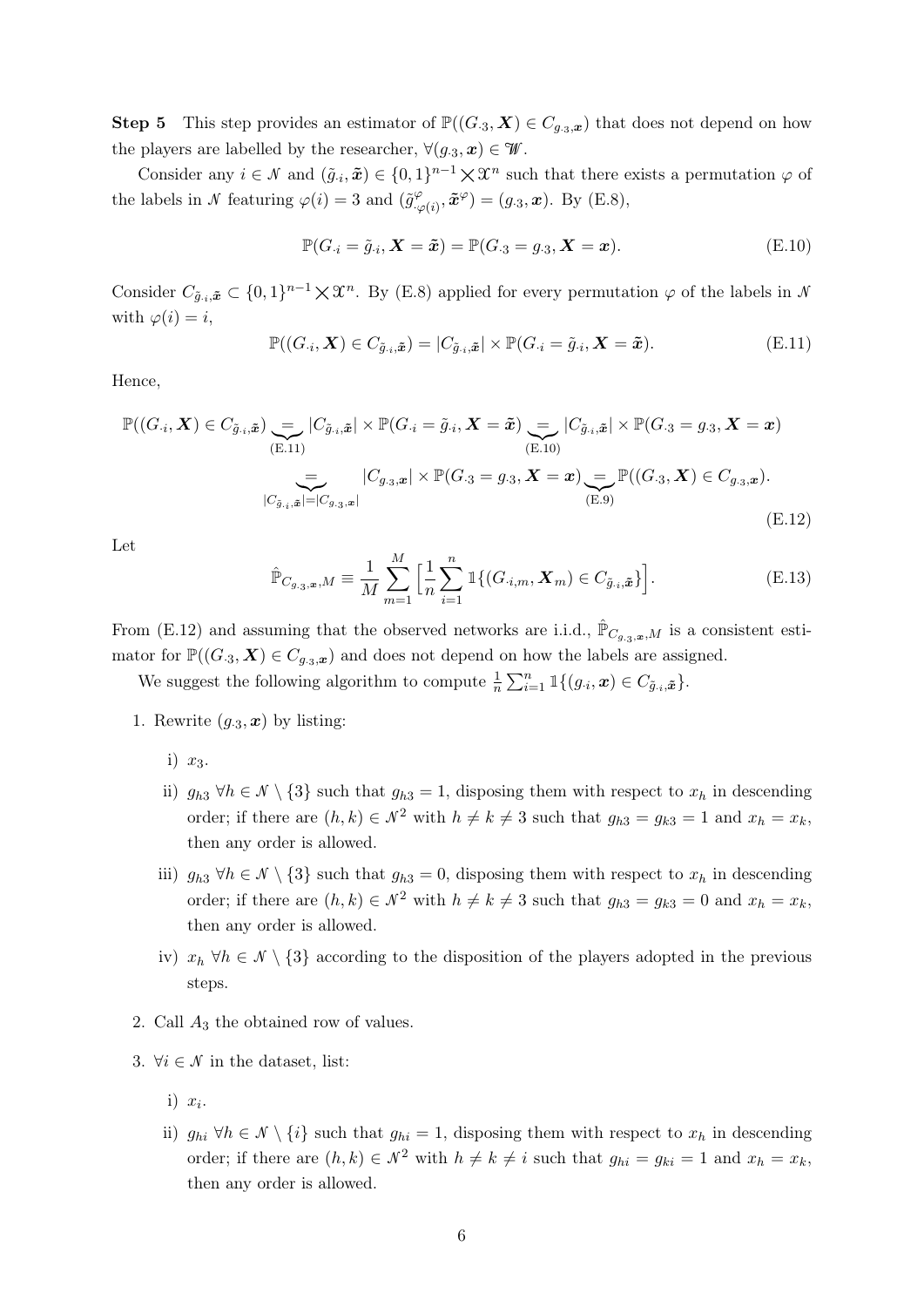- iii)  $g_{hi} \,\forall h \in \mathcal{N} \setminus \{i\}$  such that  $g_{hi} = 0$ , disposing them with respect to  $x_h$  in descending order; if there are  $(h, k) \in \mathcal{N}^2$  with  $h \neq k \neq i$  such that  $g_{hi} = g_{ki} = 0$  and  $x_h = x_k$ , then any order is allowed.
- iv)  $x_h \forall h \in \mathcal{N} \setminus \{i\}$  according to the disposition of the players adopted in the previous steps.
- 4. Call  $A_i$  the obtained row of values,  $\forall i \in \mathcal{N}$ .

Hence,

$$
\frac{1}{n}\sum_{i=1}^n \mathbb{1}\{(g_{\cdot i}, x) \in C_{\tilde{g}_{\cdot i}, \tilde{x}}\} \equiv \frac{1}{n}\sum_{i=1}^n \mathbb{1}\{A_i = A_3\}.
$$

**Step 6** This step provides an estimator of  $\tilde{H}^l_{C_{g,3},x}(\theta)$  and  $\tilde{H}^l_{C_{g,3},x}(\theta)$  that does not depend on how the players are labelled by the researcher,  $\forall (g_3, \mathbf{x}) \in \mathcal{W}$  and  $\forall \theta \in \Theta$ .

The estimation of  $\tilde{H}^l_{C_{g,3},x}(\theta)$  and  $\tilde{H}^u_{C_{g,3},x}(\theta)$  can be done via the simple frequency simulator proposed by [McFadden \(1989\)](#page-0-0) and [Pakes and Pollard \(1989\).](#page-0-0) Specifically,  $\forall m \in \{1, ..., M\}$  and  $\forall i \in \mathcal{N}, R_M^5$  realisations of the vector of preference shocks  $\epsilon_{i,m}$  are drawn at random from  $F_i(\cdot;\theta_\epsilon)$  and the set of equilibria of the section i game is found for each drawn realisation of  $\epsilon_{i,m}$ .<sup>6</sup> Then,

$$
\hat{H}_{C_{g,g,\mathbf{x}},M}^l(\theta) \equiv \frac{1}{M} \sum_{m=1}^M \Big[ \frac{1}{R_M \times n} \sum_{r=1}^{R_M} \sum_{i=1}^n \mathbb{1} \{^{all \text{ equilibria of the section } i \text{ game}} \} \Big],\tag{E.14}
$$

and

$$
\hat{H}_{C_{g,3},x,M}^l(\theta) \equiv \frac{1}{M} \sum_{m=1}^M \Big[ \frac{1}{R_M \times n} \sum_{r=1}^{R_T} \sum_{i=1}^n \mathbb{1} \{^{at \text{ least one equilibrium of the section } i \text{ game}} \} \Big], \qquad (E.15)
$$

where

$$
\frac{1}{n}\sum_{i=1}^{n} \mathbb{1}\{\begin{matrix} \text{all equilibria of the section } i \text{ game} \\ \text{in network } m \text{ fall in } C_{\tilde{g}_{\cdot i}, \tilde{\boldsymbol{x}}} \end{matrix}\},
$$

and

$$
\frac{1}{n}\sum_{i=1}^n \mathbbm{1}\{\begin{smallmatrix} \text{at least one equilibrium of the section i game} \\ \text{in network $m$ falls in $C_{\tilde{g}_{\cdot i}, \tilde{\boldsymbol{x}}}$} \end{smallmatrix} \},
$$

are computed mimicking the algorithm in step 5.

As done for  $\mathbb{P}_{C_{g,n},x,M}$  and assuming that the observed networks are i.i.d., it can be shown that  $\hat{H}^l_{C_{g,3},x,M}(\theta)$  and  $\hat{H}^u_{C_{g,3},x,M}(\theta)$  are consistent estimators for  $\tilde{H}^l_{C_{g,3},x}(\theta)$  and  $\tilde{H}^u_{C_{g,3},x}(\theta)$  and do not depend on how the labels are assigned.

<sup>&</sup>lt;sup>5</sup>The subscript M reminds that the number of draws of the preference shocks should increase to infinity with the sample size to avoid not vanishing simulations errors [\(Ciliberto and Tamer, 2009\)](#page-17-15).

 $6$ Section [3.5](#page-0-0) of the paper explains how, by Corollary [1,](#page-0-0) the researcher can avoid checking the equilibrium conditions for each of the  $2^{n-1}$  possible realisations of  $G_{i,m}$  for every drawn realisation of  $\epsilon_{i,m}$ .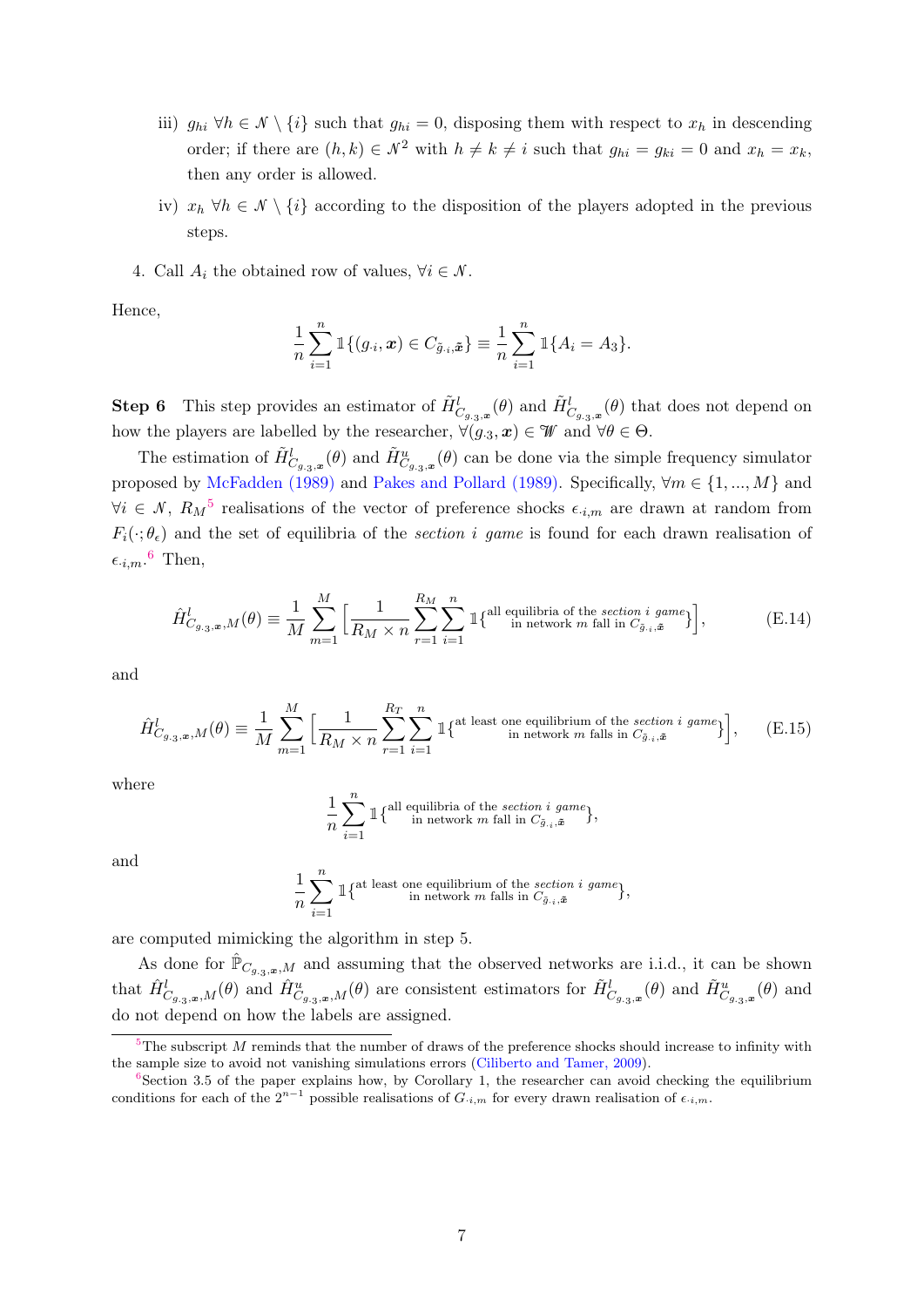#### E.2 Construction of the confidence region

All the inequalities in [\(E.7\)](#page-4-3) are stacked in a vector. The sample analogue of their left hand side - computed using the procedures in steps 5,6 - is denoted from now on by  $\bar{b}_M(\theta)$ , with generic kth element  $b_{k,M}(\theta)$ . Let

$$
S_M(\theta) \equiv \sum_{k} \Big( \min \Big\{ \frac{\sqrt{M} \bar{b}_{k,M}(\theta)}{\hat{\sigma}_{k,M}(\theta)}, 0 \Big\} \Big)^2,
$$

where  $\hat{\sigma}_{k,M}(\theta)$  is a consistent estimator of the asymptotic standard deviation of  $\sqrt{M} \overline{b}_{k,M}(\theta)$ . Assumptions [1,](#page-0-0) [2,](#page-0-0) and [E.1,](#page-1-0) combined with an i.i.d. sampling scheme and other regularity conditions discussed by [AS,](#page-17-3) imply that a valid  $(1 - \alpha)$  confidence region for each  $\theta \in \Theta^{\circ}$  is

$$
CS_{M,1-\alpha} \equiv \left\{ \theta \in \Theta \mid S_M(\theta) \le \hat{c}_{M,1-\alpha}(\theta) \right\},\tag{E.16}
$$

where  $\hat{c}_{M,1-\alpha}(\theta)$  is an estimate of the 1 –  $\alpha$  quantile of the asymptotic probability distribution of  $S_M(\theta)$ , obtainable following the bootstrap procedure with hard threshold in [AS.](#page-17-3) More details on the computation  $\hat{c}_{M,1-\alpha}(\theta)$  are in Section [E.4.](#page-10-0)

#### <span id="page-7-0"></span>E.3 Construction of W

This section illustrates a way to construct the set  $\mathcal{W} \subset \{0,1\}^{n-1} \times \mathcal{X}^n$  introduced earlier.

- 1. Rewrite each realisation  $(g_3, x)$  of  $(G_3, X) \in \{0,1\}^{n-1} \times \mathbb{X}^n$  by listing in a row vector
	- i)  $x_3$ .
	- ii)  $g_{i3}$   $\forall i \in \mathcal{N} \setminus \{3\}$  such that  $g_{i3} = 1$ , disposing them with respect to  $x_i$  in descending order; if there are  $(i, k) \in \mathcal{N}^2$  with  $i \neq k \neq 3$  such that  $g_{i3} = g_{k3} = 1$  and  $x_i = x_k$ , then any order is allowed.
	- iii)  $g_{i3} \forall i \in \mathcal{N} \setminus \{3\}$  such that  $g_{i3} = 0$ , disposing them with respect to  $x_i$  in descending order; if there are  $(i, k) \in \mathcal{N}^2$  with  $i \neq k \neq 3$  such that  $g_{i3} = g_{k3} = 0$  and  $x_i = x_k$ , then any order is allowed.
	- iv)  $x_i \forall i \in \mathcal{N} \setminus \{3\}$  according to the disposition of the players adopted in the previous steps.
- 2. For each row that is repeated once or more, delete all the duplications from the second occurrence.
- 3. Collect the saved rows and rearrange each of them in its original order. The resulting set is W.

As an example, assume  $n = 3$  and  $\mathfrak{X} \equiv \{0,1\}$ . The set  $\{0,1\}^2 \times \mathfrak{X}^3$  is represented in Table [E.1.](#page-8-0) The realisations of  $(G_3, X)$  giving rise to equivalent inequalities have a symbol of the same colour. Table [E.2](#page-9-0) reports in blue the rows of Table [E.1](#page-8-0) reordered according to step 1 above. It can be noticed that the algorithm described in step 1 detects all the realisations of  $(G_{3}, X)$ associated to the same colour in Table [E.1.](#page-8-0) Lastly, Table [E.3](#page-9-1) lists the elements of the set  $\mathcal W$ .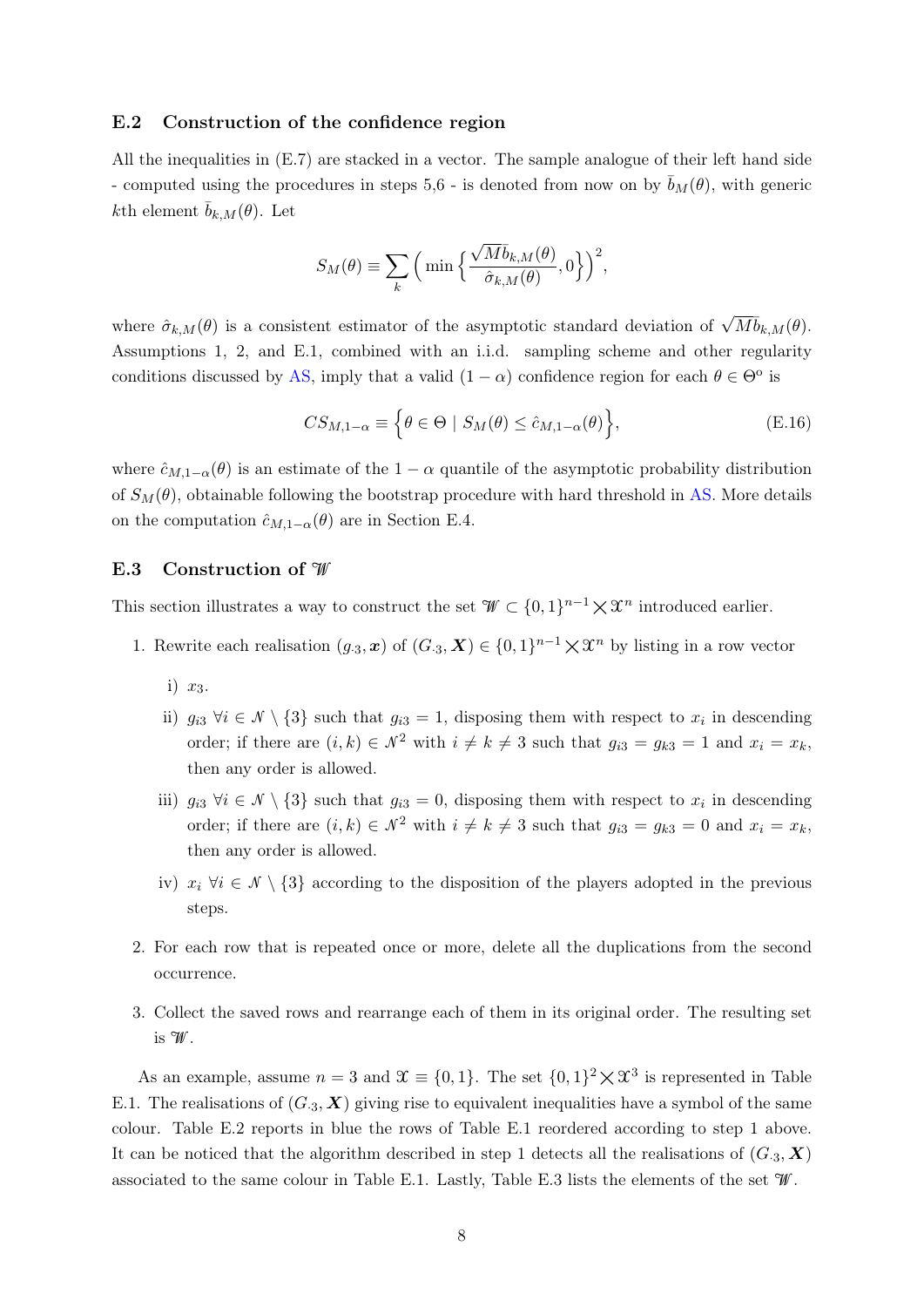<span id="page-8-0"></span>

| $G_{13}$         | $G_{23}$         | $\mathcal{X}_1$  | $X_2$            | $X_3$            |  |
|------------------|------------------|------------------|------------------|------------------|--|
| $\overline{1}$   | $\overline{1}$   | $\overline{1}$   | $\overline{1}$   | $\overline{1}$   |  |
| $\mathbf{1}$     | $\mathbf{1}$     | $\mathbf{1}$     | $\mathbf{0}$     | $\mathbf{1}$     |  |
| $\mathbf{1}$     | $\mathbf{1}$     | $\mathbf{1}$     | $\mathbf{1}$     | $\mathbf{0}$     |  |
| $\mathbf{1}$     | $\mathbf{1}$     | $\mathbf{1}$     | $\overline{0}$   | $\overline{0}$   |  |
| $\mathbf{1}$     | $\mathbf{1}$     | $\overline{0}$   | $\mathbf{1}$     | $\mathbf{1}$     |  |
| $\mathbf{1}$     | $\mathbf{1}$     | $\boldsymbol{0}$ | $\overline{0}$   | $\mathbf{1}$     |  |
| $\mathbf{1}$     | $\mathbf{1}$     | $\boldsymbol{0}$ | $\mathbf{1}$     | $\mathbf{0}$     |  |
| $\mathbf{1}$     | $\mathbf{1}$     | $\mathbf{0}$     | $\overline{0}$   | $\boldsymbol{0}$ |  |
| $\mathbf{1}$     | $\overline{0}$   | $\mathbf{1}$     | $\mathbf{1}$     | $\mathbf 1$      |  |
| $\mathbf{1}$     | $\overline{0}$   | $\mathbf{1}$     | $\overline{0}$   | $\mathbf{1}$     |  |
| $\mathbf{1}$     | $\overline{0}$   | $\mathbf{1}$     | $\mathbf{1}$     | $\mathbf{0}$     |  |
| $\overline{0}$   | $\overline{0}$   | $\mathbf{1}$     | $\overline{0}$   | $\boldsymbol{0}$ |  |
| $\mathbf{1}$     | $\boldsymbol{0}$ | $\overline{0}$   | $\mathbf{1}$     | $\mathbf{1}$     |  |
| $\mathbf{1}$     | $\mathbf{0}$     | $\boldsymbol{0}$ | $\overline{0}$   | $\mathbf{1}$     |  |
| $\mathbf{1}$     | $\overline{0}$   | $\overline{0}$   | $\mathbf{1}$     | $\overline{0}$   |  |
| $\mathbf{1}$     | $\overline{0}$   | $\overline{0}$   | $\overline{0}$   | $\boldsymbol{0}$ |  |
| $\overline{0}$   | $\mathbf{1}$     | $\mathbf{1}$     | $\mathbf{1}$     | $\mathbf{1}$     |  |
| $\overline{0}$   | $\mathbf{1}$     | $\frac{1}{1}$    | $\mathbf{0}$     | $\mathbf{1}$     |  |
| $\boldsymbol{0}$ | $\mathbf{1}$     |                  | $\mathbf{1}$     | $\overline{0}$   |  |
| $\overline{0}$   | $\mathbf{1}$     | $\mathbf{1}$     | $\overline{0}$   | $\boldsymbol{0}$ |  |
| $\overline{0}$   | $\mathbf{1}$     | $\overline{0}$   | $\mathbf{1}$     | $\mathbf{1}$     |  |
| $\overline{0}$   | $\mathbf{1}$     | $\overline{0}$   | $\overline{0}$   | $\mathbf{1}$     |  |
| $\mathbf{1}$     | $\overline{0}$   | $\boldsymbol{0}$ | $\overline{0}$   | $\mathbf{1}$     |  |
| $\overline{0}$   | $\mathbf{1}$     | $\boldsymbol{0}$ | $\overline{0}$   | $\overline{0}$   |  |
| $\overline{0}$   | $\overline{0}$   | $\mathbf{1}$     | $\mathbf{1}$     | $\mathbf{1}$     |  |
| $\overline{0}$   | $\boldsymbol{0}$ | $\mathbf{1}$     | $\boldsymbol{0}$ | $\mathbf{1}$     |  |
| $\overline{0}$   | $\overline{0}$   | $\mathbf{1}$     | $\mathbf{1}$     | $\overline{0}$   |  |
| $\overline{0}$   | $\boldsymbol{0}$ | $\mathbf{1}$     | $\overline{0}$   | $\boldsymbol{0}$ |  |
| $\boldsymbol{0}$ | $\overline{0}$   | $\boldsymbol{0}$ | $\mathbf{1}$     | $\mathbf{1}$     |  |
| $\overline{0}$   | $\overline{0}$   | $\overline{0}$   | $\mathbf{0}$     | $\mathbf{1}$     |  |
| $\overline{0}$   | $\overline{0}$   | $\overline{0}$   | $\mathbf{1}$     | $\overline{0}$   |  |
| $\overline{0}$   | $\overline{0}$   | $\overline{0}$   | $\overline{0}$   | $\overline{0}$   |  |

Table E.1: This table represents the set  $\{0,1\}^{n-1} \times \mathcal{X}^n$  when  $n = 3$  and  $\mathcal{X} \equiv \{0,1\}$ . The realisations of  $(G_{\cdot3}, \mathbf{X})$  giving rise to equivalent inequalities have a symbol of the same colour in the last column.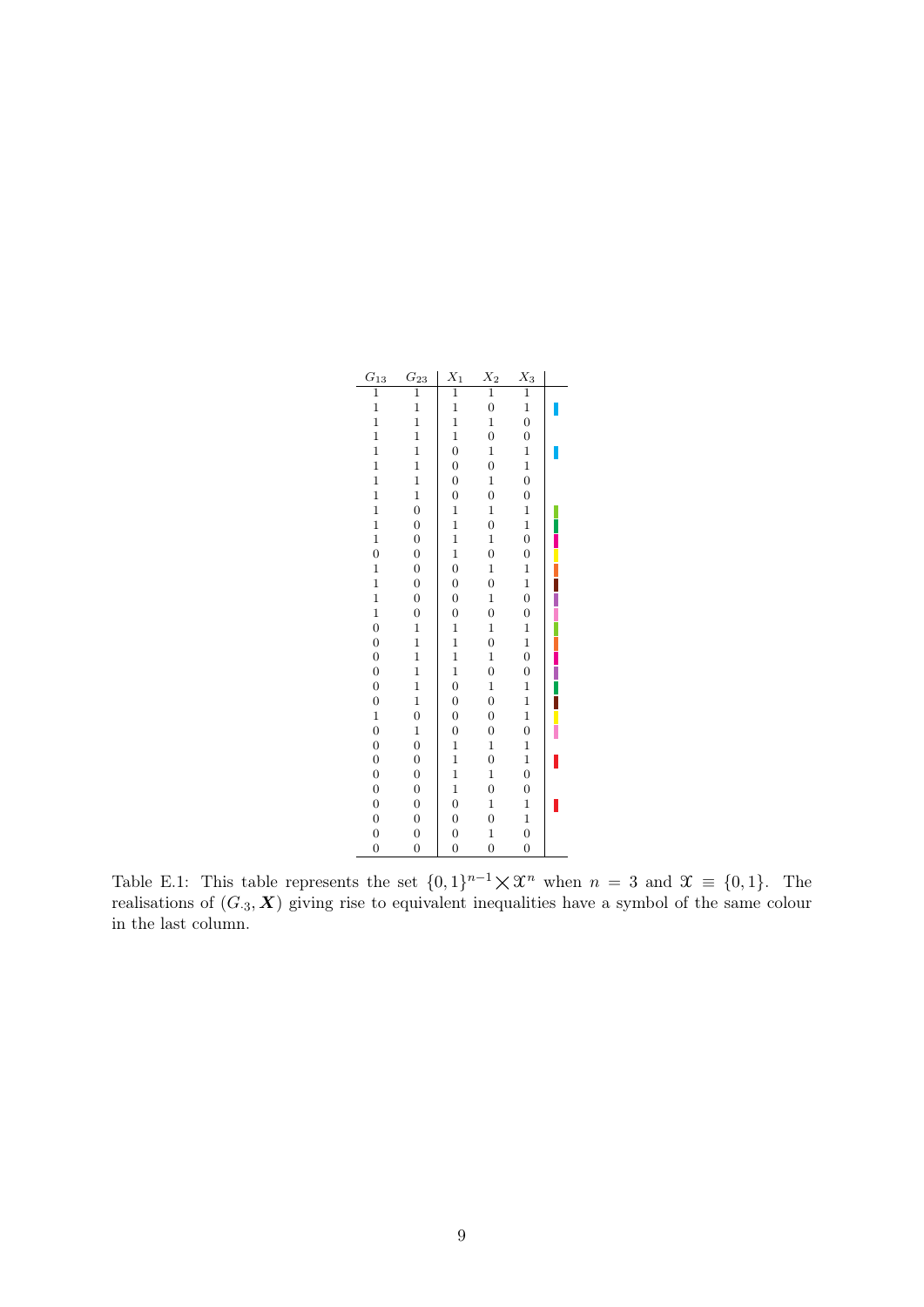<span id="page-9-0"></span>

| $G_{13}$         | $G_{23}$         | $X_1$            | $\mathcal{X}_2$  | $X_3$            |                |                |                |                |                |  |
|------------------|------------------|------------------|------------------|------------------|----------------|----------------|----------------|----------------|----------------|--|
| $\overline{1}$   | $\overline{1}$   | $\overline{1}$   | $\overline{1}$   | $\overline{1}$   | $\mathbf{1}$   | $\overline{1}$ | $\overline{1}$ | $\overline{1}$ | $\overline{1}$ |  |
| $\mathbf 1$      | $\mathbf{1}$     | $\mathbf{1}$     | $\overline{0}$   | $\mathbf{1}$     | $\mathbf{1}$   | $\mathbf{1}$   | $\mathbf{1}$   | $\mathbf{1}$   | $\bf{0}$       |  |
| $\mathbf{1}$     | $\mathbf{1}$     | $\mathbf{1}$     | $\mathbf{1}$     | $\overline{0}$   | $\overline{0}$ | $\mathbf{1}$   | $\mathbf{1}$   | $\mathbf{1}$   | $\mathbf{1}$   |  |
| $\mathbf{1}$     | $\mathbf{1}$     | $\mathbf{1}$     | $\boldsymbol{0}$ | $\boldsymbol{0}$ | $\overline{0}$ | 1              | $\mathbf{1}$   | $\mathbf{1}$   | $\bf{0}$       |  |
| $\mathbf{1}$     | $\mathbf{1}$     | $\overline{0}$   | $\mathbf{1}$     | $\mathbf{1}$     | $\overline{1}$ | $\mathbf{1}$   | $\mathbf{1}$   | $\overline{1}$ | $\bf{0}$       |  |
| $\mathbf{1}$     | $\mathbf{1}$     | $\overline{0}$   | $\overline{0}$   | $\mathbf{1}$     | $\overline{1}$ | $\mathbf{1}$   | $\mathbf{1}$   | $\bf{0}$       | $\bf{0}$       |  |
| $\mathbf{1}$     | $\mathbf{1}$     | $\boldsymbol{0}$ | $\mathbf 1$      | $\boldsymbol{0}$ | $\overline{0}$ | 1              | $\mathbf{1}$   | $\mathbf{1}$   | 0              |  |
| $\mathbf{1}$     | $\mathbf{1}$     | $\overline{0}$   | $\overline{0}$   | $\boldsymbol{0}$ | $\overline{0}$ | 1              | $\overline{1}$ | $\overline{0}$ | $\bf{0}$       |  |
| $\mathbf{1}$     | $\overline{0}$   | $\mathbf{1}$     | $\mathbf{1}$     | $\mathbf{1}$     | $\mathbf{1}$   | $\mathbf{1}$   | $\bf{0}$       | $\mathbf{1}$   | $\mathbf{1}$   |  |
| $\mathbf 1$      | $\boldsymbol{0}$ | $\mathbf{1}$     | $\overline{0}$   | $\mathbf{1}$     | $\overline{1}$ | $\mathbf{1}$   | $\bf{0}$       | $\mathbf{1}$   | $\bf{0}$       |  |
| $\mathbf{1}$     | $\overline{0}$   | $\mathbf{1}$     | $\mathbf{1}$     | $\overline{0}$   | $\overline{0}$ | 1              | $\overline{0}$ | $\mathbf{1}$   | $\mathbf{1}$   |  |
| $\mathbf{1}$     | $\overline{0}$   | $\mathbf{1}$     | $\boldsymbol{0}$ | $\boldsymbol{0}$ | $\overline{0}$ | 1              | $\bf{0}$       | $\mathbf{1}$   | $\bf{0}$       |  |
| $\mathbf 1$      | $\overline{0}$   | $\overline{0}$   | $\mathbf{1}$     | $\mathbf{1}$     | $\overline{1}$ | $\mathbf{1}$   | $\bf{0}$       | $\bf{0}$       | $\mathbf{1}$   |  |
| $\mathbf{1}$     | $\overline{0}$   | $\overline{0}$   | $\overline{0}$   | $\mathbf{1}$     | $\overline{1}$ | $\mathbf{1}$   | $\bf{0}$       | $\overline{0}$ | $\bf{0}$       |  |
| $\mathbf{1}$     | $\boldsymbol{0}$ | $\boldsymbol{0}$ | $\mathbf 1$      | $\boldsymbol{0}$ | $\overline{0}$ | 1              | $\bf{0}$       | $\bf{0}$       | 1              |  |
| $\overline{1}$   | $\overline{0}$   | $\overline{0}$   | $\overline{0}$   | $\boldsymbol{0}$ | $\overline{0}$ | $\mathbf{1}$   | $\bf{0}$       | $\overline{0}$ | $\bf{0}$       |  |
| $\boldsymbol{0}$ | $\mathbf{1}$     | $\mathbf{1}$     | $\mathbf{1}$     | $\mathbf{1}$     | $\mathbf{1}$   | $\mathbf{1}$   | $\bf{0}$       | $\mathbf{1}$   | 1              |  |
| $\overline{0}$   | $\mathbf{1}$     | $\mathbf{1}$     | $\overline{0}$   | $\mathbf{1}$     | $\overline{1}$ | $\mathbf{1}$   | $\bf{0}$       | $\bf{0}$       | $\mathbf{1}$   |  |
| $\overline{0}$   | $\mathbf{1}$     | $\mathbf{1}$     | $\mathbf{1}$     | $\overline{0}$   | $\overline{0}$ | 1              | $\bf{0}$       | $\mathbf{1}$   | $\mathbf{1}$   |  |
| $\overline{0}$   | $\mathbf{1}$     | $\mathbf{1}$     | $\boldsymbol{0}$ | $\boldsymbol{0}$ | $\overline{0}$ | 1              | $\bf{0}$       | $\overline{0}$ | 1              |  |
| $\overline{0}$   | $\mathbf{1}$     | $\overline{0}$   | $\mathbf{1}$     | $\mathbf{1}$     | $\overline{1}$ | $\overline{1}$ | $\bf{0}$       | $\overline{1}$ | $\overline{0}$ |  |
| $\boldsymbol{0}$ | $\mathbf{1}$     | $\overline{0}$   | $\overline{0}$   | $\mathbf{1}$     | $\overline{1}$ | $\mathbf{1}$   | $\bf{0}$       | $\overline{0}$ | $\bf{0}$       |  |
| $\boldsymbol{0}$ | $\mathbf{1}$     | $\overline{0}$   | $\mathbf{1}$     | $\overline{0}$   | $\overline{0}$ | $\mathbf{1}$   | $\overline{0}$ | $\mathbf{1}$   | $\bf{0}$       |  |
| $\boldsymbol{0}$ | $\mathbf{1}$     | $\boldsymbol{0}$ | $\overline{0}$   | $\boldsymbol{0}$ | $\overline{0}$ | $\mathbf{1}$   | $\overline{0}$ | $\overline{0}$ | $\bf{0}$       |  |
| $\overline{0}$   | $\boldsymbol{0}$ | $\mathbf{1}$     | $\mathbf{1}$     | $\mathbf{1}$     | $\overline{1}$ | $\overline{0}$ | $\bf{0}$       | $\mathbf{1}$   | $\mathbf{1}$   |  |
| $\overline{0}$   | $\boldsymbol{0}$ | $\mathbf{1}$     | $\overline{0}$   | $\mathbf{1}$     | $\overline{1}$ | $\overline{0}$ | $\bf{0}$       | $\mathbf{1}$   | $\bf{0}$       |  |
| $\overline{0}$   | $\overline{0}$   | $\mathbf{1}$     | $\mathbf 1$      | $\overline{0}$   | $\overline{0}$ | $\bf{0}$       | $\overline{0}$ | $\mathbf{1}$   | $\mathbf{1}$   |  |
| $\overline{0}$   | $\overline{0}$   | $\mathbf{1}$     | $\boldsymbol{0}$ | $\boldsymbol{0}$ | $\overline{0}$ | $\overline{0}$ | $\bf{0}$       | $\overline{1}$ | $\bf{0}$       |  |
| $\overline{0}$   | $\overline{0}$   | $\overline{0}$   | $\mathbf{1}$     | $\mathbf{1}$     | $\overline{1}$ | $\bf{0}$       | $\bf{0}$       | $\overline{1}$ | $\bf{0}$       |  |
| $\overline{0}$   | $\mathbf{0}$     | $\overline{0}$   | $\boldsymbol{0}$ | $\mathbf{1}$     | $\mathbf{1}$   | $\overline{0}$ | $\bf{0}$       | $\overline{0}$ | $\bf{0}$       |  |
| $\overline{0}$   | $\boldsymbol{0}$ | $\boldsymbol{0}$ | $\mathbf 1$      | $\overline{0}$   | $\overline{0}$ | $\bf{0}$       | $\bf{0}$       | $\mathbf{1}$   | $\bf{0}$       |  |
| $\overline{0}$   | $\overline{0}$   | $\overline{0}$   | $\overline{0}$   | $\boldsymbol{0}$ | $\overline{0}$ | $\overline{0}$ | $\overline{0}$ | $\overline{0}$ | $\bf{0}$       |  |

<span id="page-9-1"></span>Table E.2: This table reports the rows of Table [E.1](#page-8-0) in their original (black) and new (blue) order according to step 1 of section [E.3.](#page-7-0)

| $G_{13}$         | $G_{23}$         | $X_1$            | $X_2$            | $X_3$            |
|------------------|------------------|------------------|------------------|------------------|
| $\overline{1}$   | $\overline{1}$   | $\overline{1}$   | $\overline{1}$   | $\overline{1}$   |
| $\mathbf{1}$     | $\mathbf{1}$     | $\mathbf 1$      | $\mathbf 1$      | $\boldsymbol{0}$ |
| $\overline{0}$   | $\mathbf{1}$     | $\mathbf{1}$     | $\mathbf{1}$     | $\mathbf{1}$     |
| $\boldsymbol{0}$ | $\mathbf 1$      | $\,1$            | $\mathbf 1$      | $\overline{0}$   |
| $\mathbf{1}$     | $\mathbf 1$      | $\mathbf{1}$     | $\overline{0}$   | $\overline{0}$   |
| $\overline{0}$   | $\mathbf{1}$     | $\mathbf{1}$     | $\overline{0}$   | $\overline{0}$   |
| $\mathbf{1}$     | $\,1$            | $\boldsymbol{0}$ | $\mathbf 1$      | $\mathbf 1$      |
| $\mathbf{1}$     | $\mathbf{1}$     | $\boldsymbol{0}$ | $\mathbf 1$      | $\overline{0}$   |
| $\overline{0}$   | $\mathbf{1}$     | $\overline{0}$   | $\mathbf 1$      | $\,1$            |
| $\mathbf{0}$     | $\mathbf{1}$     | $\boldsymbol{0}$ | $\mathbf{1}$     | $\boldsymbol{0}$ |
| $\mathbf{1}$     | $\mathbf 1$      | $\boldsymbol{0}$ | $\overline{0}$   | $\mathbf 1$      |
| $\mathbf{1}$     | $\mathbf{1}$     | $\boldsymbol{0}$ | $\boldsymbol{0}$ | $\overline{0}$   |
| $\overline{0}$   | $\mathbf 1$      | $\boldsymbol{0}$ | $\boldsymbol{0}$ | $\,1$            |
| $\mathbf{0}$     | $\mathbf{1}$     | $\boldsymbol{0}$ | $\boldsymbol{0}$ | $\overline{0}$   |
| $\mathbf{1}$     | $\boldsymbol{0}$ | $\boldsymbol{0}$ | $\mathbf{1}$     | 1                |
| $\mathbf{1}$     | $\boldsymbol{0}$ | $\boldsymbol{0}$ | $\mathbf{1}$     | $\overline{0}$   |
| $\boldsymbol{0}$ | $\mathbf{0}$     | $\boldsymbol{0}$ | $\mathbf 1$      | $\mathbf 1$      |
| $\mathbf{0}$     | $\overline{0}$   | $\overline{0}$   | $\mathbf 1$      | $\overline{0}$   |
| $\mathbf{1}$     | $\boldsymbol{0}$ | $\boldsymbol{0}$ | $\boldsymbol{0}$ | $\boldsymbol{0}$ |
| $\overline{0}$   | $\overline{0}$   | $\overline{0}$   | $\overline{0}$   | $\overline{0}$   |

Table E.3: This table represents the set  $\mathcal W$  when  $n = 3$  and  $\mathfrak X \equiv \{0,1\}$ .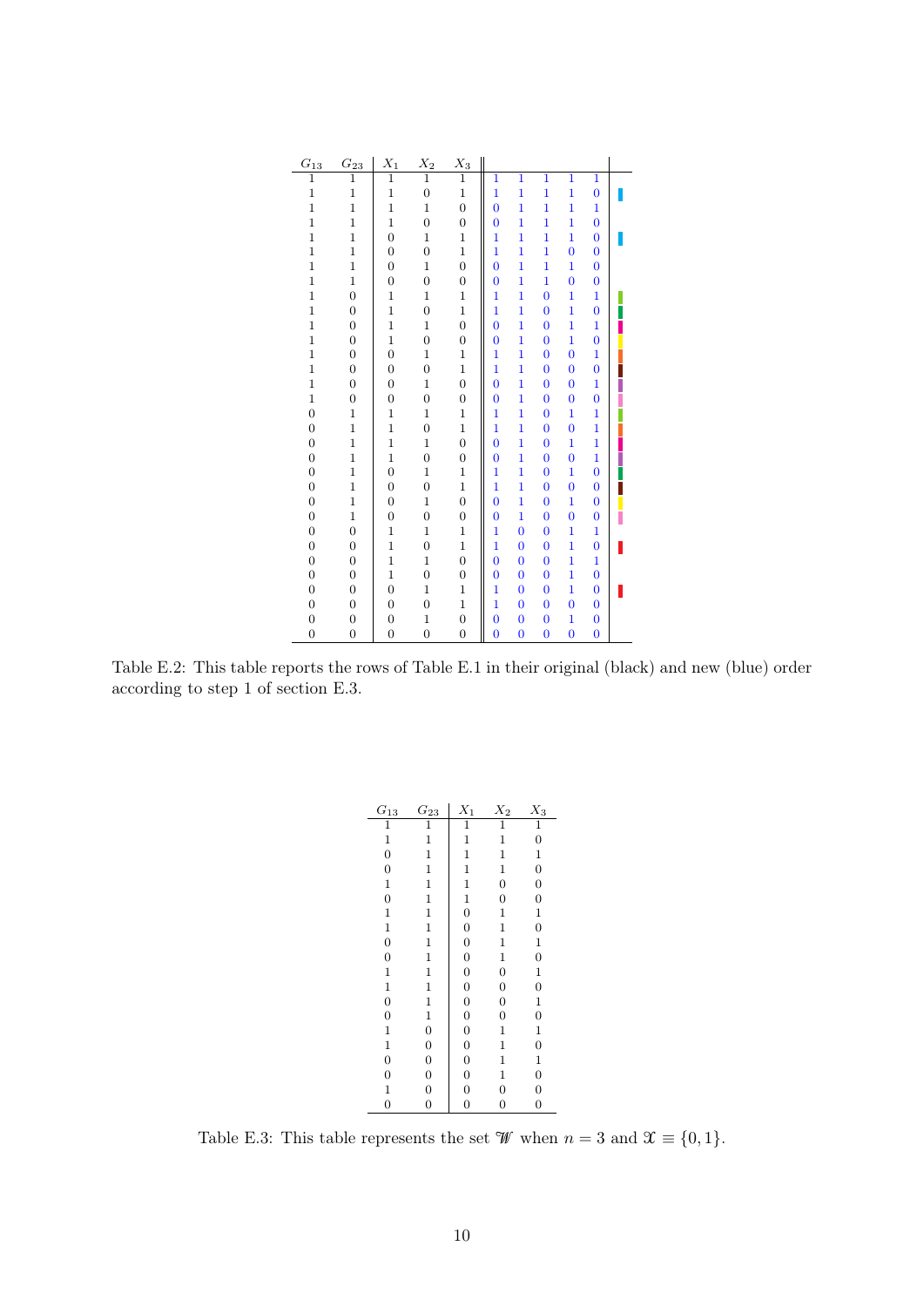#### <span id="page-10-0"></span>E.4 Computation of the critical value

To compute the critical value,  $\hat{c}_{M,1-\alpha}(\theta)$ , proceed as follows.

<span id="page-10-4"></span>i) For each k, compute  $\xi_{k,M}(\theta) \equiv \frac{1}{\sqrt{2\pi}}$  $log(M)$ √  $\overline{M}$  $\frac{\overline{b}_{k,M}(\theta)}{\hat{\sigma}_{k,M}(\theta)}$  $\frac{\partial_{k,M}(0)}{\partial_{k,M}(\theta)}$ .

<span id="page-10-3"></span>ii) For each 
$$
k
$$
, compute  $\zeta_{k,M}(\theta) \equiv \begin{cases} 0 & \text{if } \xi_{k,M}(\theta) \leq 1 \\ \infty & \text{otherwise} \end{cases}$ 

- iii) Draw  $B_M$  bootstrap samples.
- iv) For  $b = 1, ..., B_M$ 
	- (a) Compute the sample analogues of the moment inequalities defining  $\Theta^{\circ}$  together with a consistent estimator of their asymptotic standard deviations, as done for the original sample. Denote the results by  $\bar{b}^{\star}_{k,M,b}(\theta)$  and  $\hat{\sigma}^{\star}_{k,M,b}(\theta)$  for each k.

.

- (b) Compute  $L_{M,b}(\theta) \equiv \sum_{k} \left( \min \left\{ \frac{\sqrt{M} (\bar{b}_{k,M,b}^{*}(\theta) \bar{b}_{k,M}(\theta))}{\hat{\sigma}_{k,M,b}^{*}(\theta)} \right) \right)$  $\frac{ \frac{M,b(\theta)-\bar{b}_{k,M}(\theta))}{\hat{\sigma}^*_{k,M,b}(\theta)} + \zeta_{k,M}(\theta),0\Big\}\Big)^2.$
- v) Define  $\hat{c}_{M,1-\alpha}(\theta)$  as the  $(1-\alpha)$  sample quantile of  $\{L_{M,b}(\theta)\}_{b=1}^B$ .

#### E.5 Construction of the initial grid of parameter values

One difficulty with conducting inference on sets is scanning over a multi-dimensional parameter space. In practice, what the researcher can do is exploring the parameter space around the global infimum of  $S_M(\theta)$  in some rational way. For the empirical illustration in this paper, we follow the simulated annealing method proposed by [Ciliberto and Tamer \(2009\):](#page-17-15)

- i) List many starting values for  $\theta$ , one of which has all entries equal to zero, others are constructed using the results of simple probits.
- ii) From every starting value for  $\theta$ , minimise  $S_M(\theta)$  by running the simulated annealing algorithm in Matlab and save each parameter value encountered in the course of the algorithm.
- iii) Look at the saved parameter values. This collection is the initial grid of parameter values.

#### E.6 Monte Carlo exercises

This section reports the results of some Monte Carlo experiments. We consider two payoff specifications:

<span id="page-10-1"></span>
$$
u_i(\mathbf{G}, \mathbf{X}, \epsilon; \theta_u) \equiv \sum_{j=1}^N G_{ij} \times \left[ \beta \times |X_i - X_j| + \delta \times \sum_{k \neq i}^N G_{kj} + \epsilon_{ij} \right],
$$
 (E.17)

with true parameter vector  $\theta_0 \equiv (\beta_0, \delta_0) = (0.8, -0.9)$  (substitution effects), and

<span id="page-10-2"></span>
$$
u_i(\mathbf{G}, \mathbf{X}, \epsilon; \theta_u) \equiv \sum_{j=1}^N G_{ij} \times \left[ \beta \times |X_i - X_j| + \frac{\delta}{N-2} \times \sum_{k \neq i}^N G_{kj} + \epsilon_{ij} \right], \tag{E.18}
$$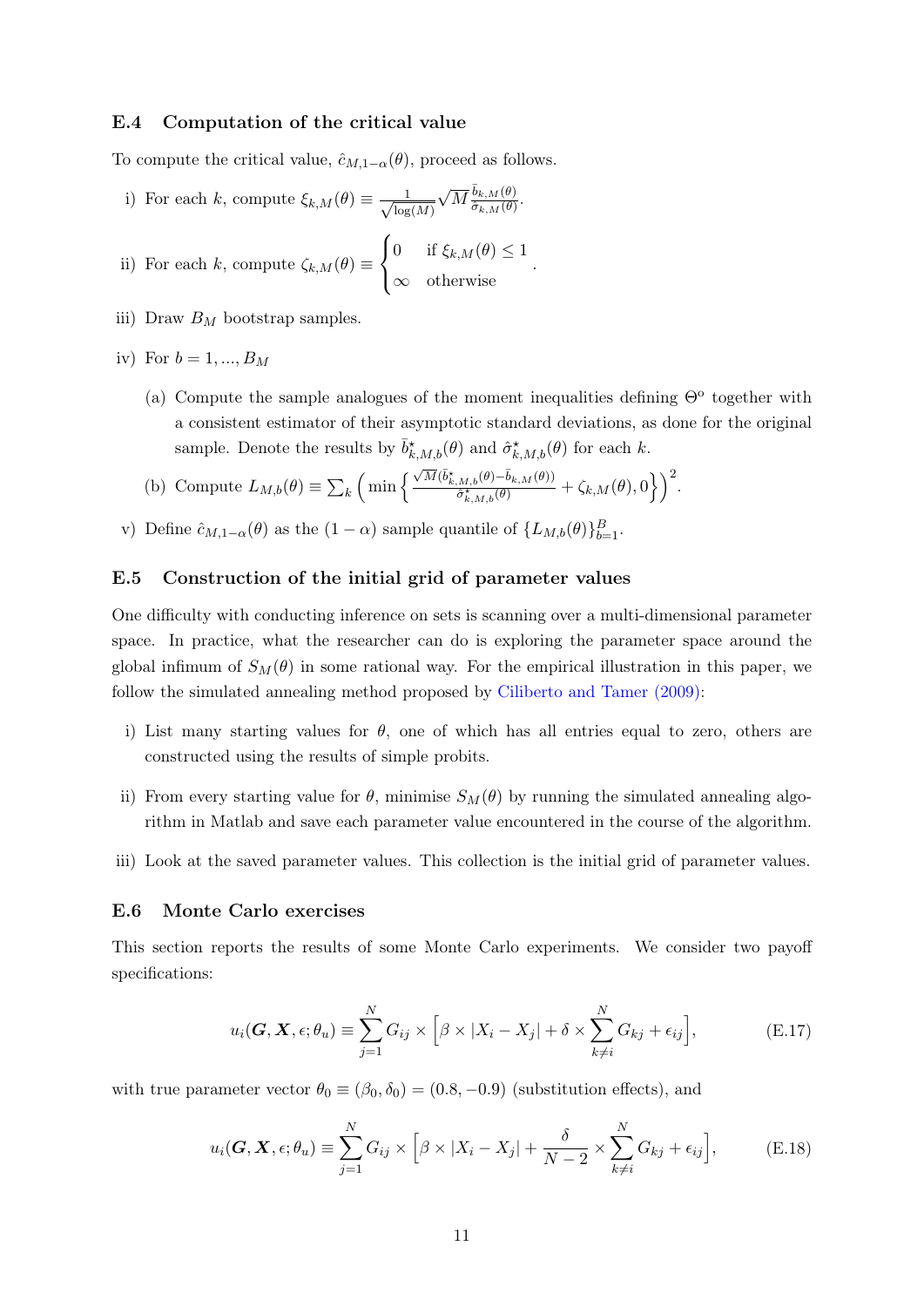with true parameter vector  $\theta_0 \equiv (\beta_0, \delta_0) = (-0.5, 0.4)$  (complementary effects). To generate the data, we impose  $\{X_i\}_{\forall i \in \mathcal{N}}$  i.i.d.,  $X_i \sim \text{Unif}(\{0,1\}), \epsilon_{ij} \equiv u_{ij} + u_i + u_j \ \forall (i,j) \in \mathcal{N}^2$ , all the taste shocks i.i.d. standard normal independent of  $X$ . Lastly, in case of multiple equilibria, we let players select one outcome uniformly at random from the equilibrium set of each local game, independently across local games.

First, we plot the empirical probability distribution of  $\frac{1}{M}S_M(\theta_0)$  for different values of N, M. In Figure [E.1,](#page-12-0) the three panels are obtained from specification [\(E.17\)](#page-10-1) by setting  $N = 3, 10, 20$ and  $M = 100, 200, 400$ . In Figure [E.2,](#page-13-0) the three panels are obtained from specification [\(E.18\)](#page-10-2) by setting  $N = 3, 10, 20$  and  $M = 100, 200, 400$ . In all the panels the number of draws of taste shocks to compute the integrals entering the moment inequalities is set equal to  $\frac{M}{2}$ . As expected, the empirical probability distribution of  $\frac{1}{M}S_M(\theta_0)$  shrinks around zero as M increases for each value of N.

Second, we calculate the coverage frequency of  $\theta_0$  in the 95% confidence region,  $CS_{M,0.95}$ . Specifically, we count the fraction of Monte Carlo experiments such that  $\theta_0$  belongs to  $CS_{M,0.95}$ over 500 replications, for various values of N and M. Table [E.4](#page-14-0) is obtained from specification  $(E.17)$  by setting  $N = 3, 10, 20$  and  $M = 100, 200, 400$ . Table [E.5](#page-14-1) is obtained from specification [\(E.18\)](#page-10-2) by setting  $N = 3, 10, 20$  and  $M = 100, 200, 400$ . The number of draws of taste shocks to compute the integrals entering the moment inequalities and the number of bootstrap samples to obtain the critical values are set both equal to  $\frac{M}{2}$ . As expected, the coverage frequency adjusts to a value greater or equal than 0.95 as M increases for each value of N.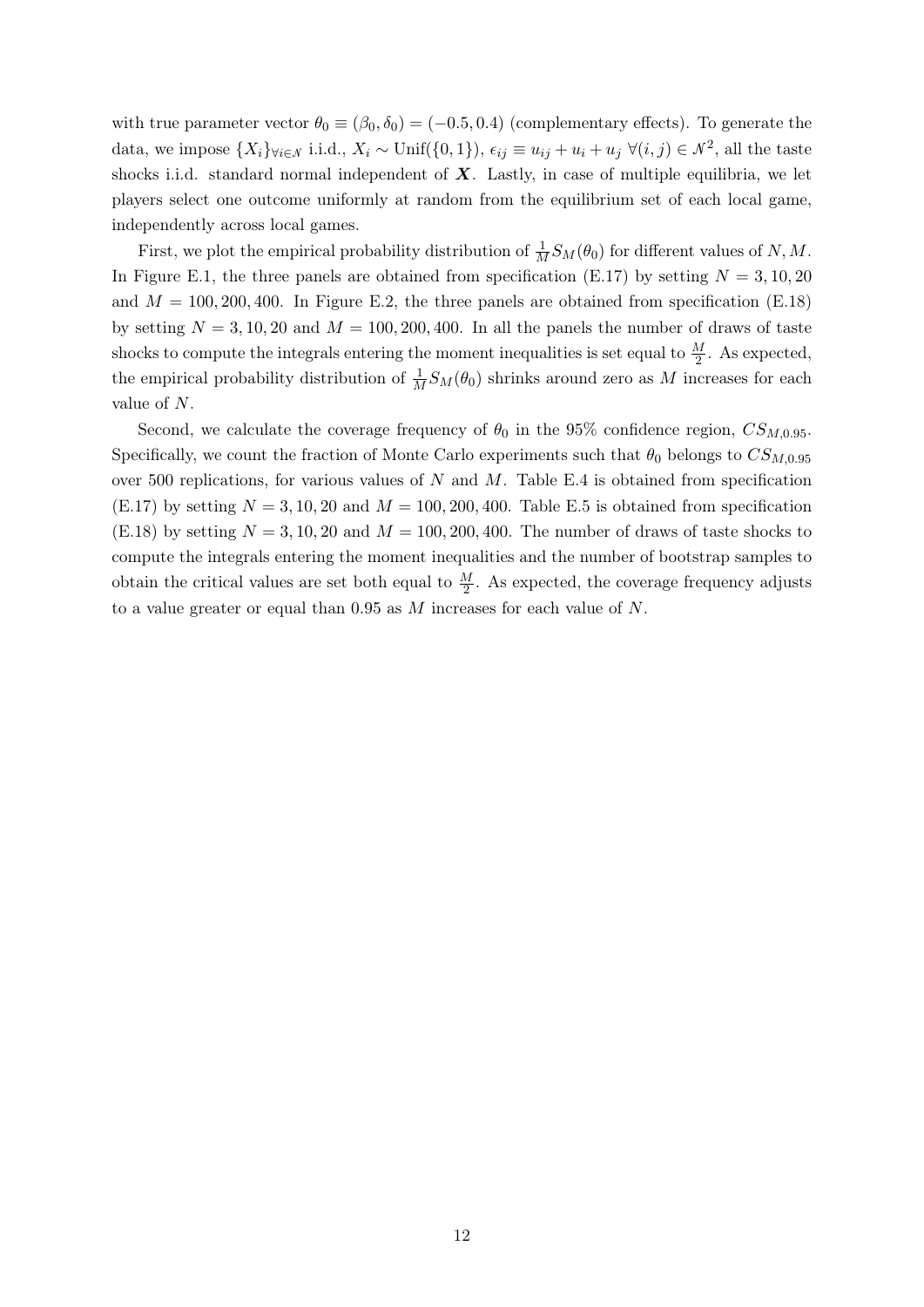<span id="page-12-0"></span>

Figure E.1: The empirical probability distribution of  $\frac{1}{M}S_M(\theta_0)$  is plotted for various values of N and M. The three panels are obtained from specification [\(E.17\)](#page-10-1) by setting  $N = 3, 10, 20$  and  $M = 100, 200, 400.$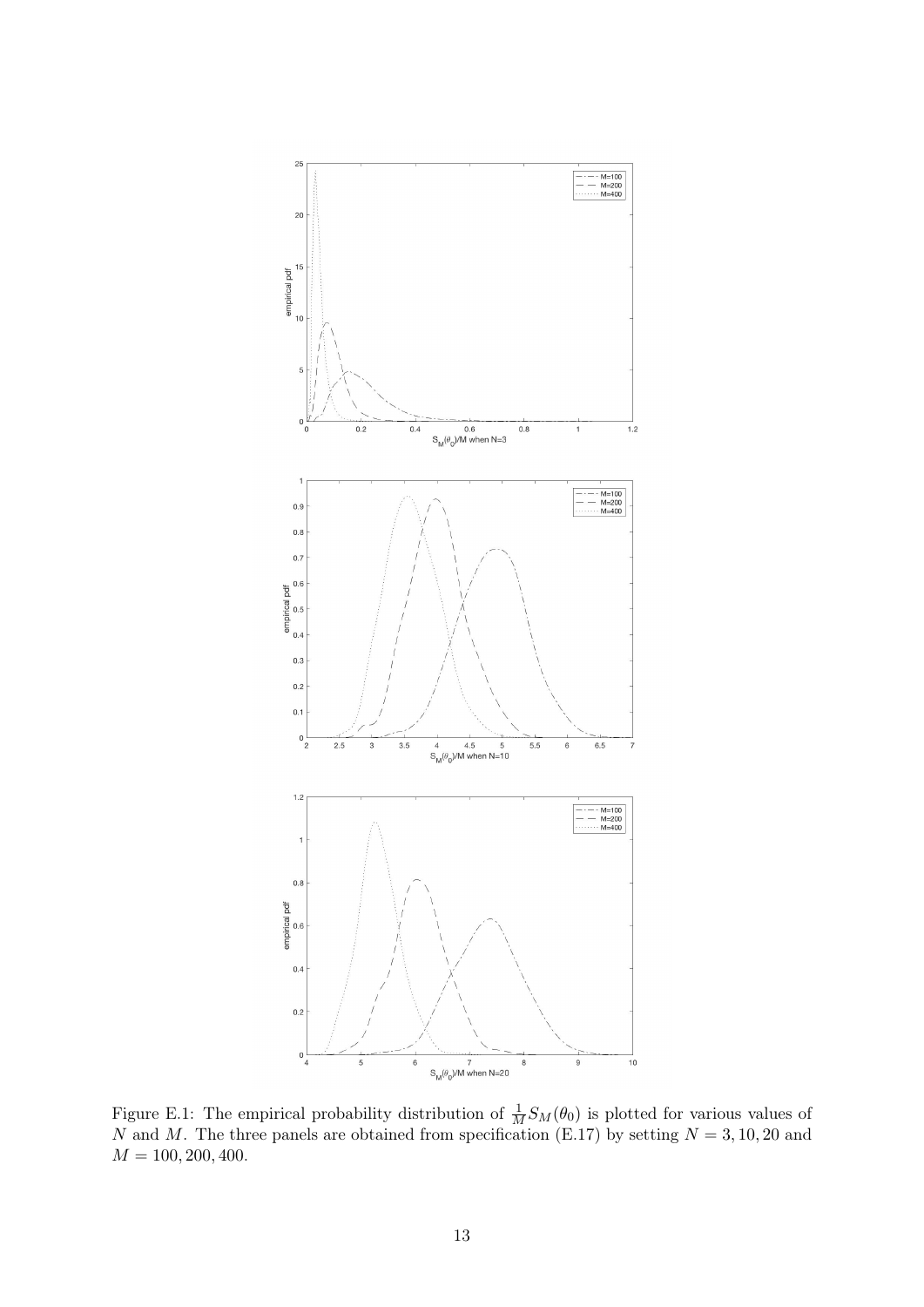<span id="page-13-0"></span>

Figure E.2: The empirical probability distribution of  $\frac{1}{M}S_M(\theta_0)$  is plotted for different values of N, M. The three panels are obtained from specification [\(E.18\)](#page-10-2) by setting  $N = 3, 10, 20$  and  $M = 100, 200, 400.$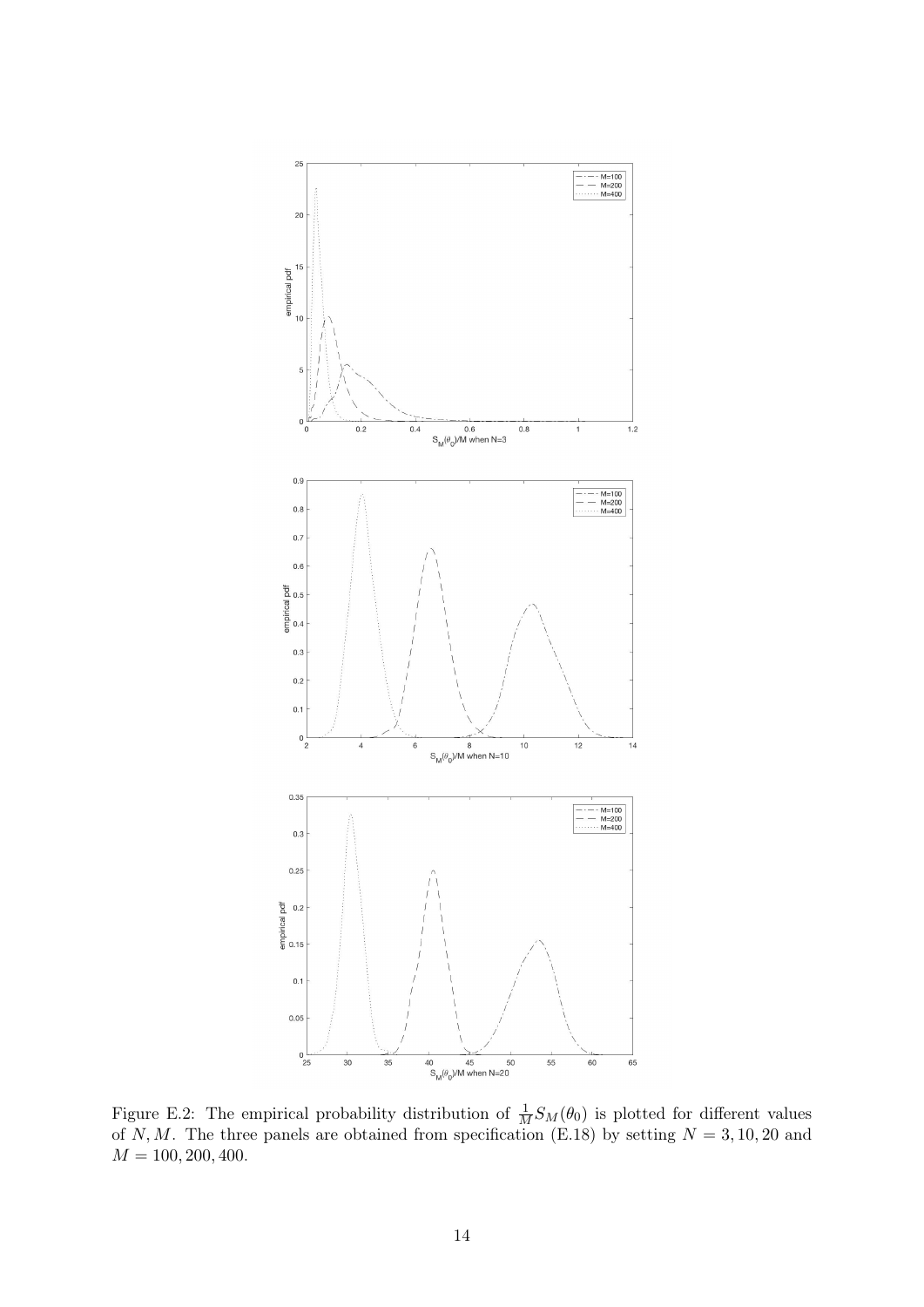|        | $M=100$ | $M=200$ | $M = 400$ |
|--------|---------|---------|-----------|
| $N=3$  | 0.948   | 0.970   | 0.974     |
| $N=10$ |         |         |           |
| $N=20$ |         |         |           |

Table E.4: This table reports the fraction of Monte Carlo experiments such that  $\theta_0$  belongs to the 95% confidence region,  $CS_{M,95}$ , over 500 replications. The table is obtained from specification ([E.17\)](#page-10-3) by setting  $N = 3, 10, 20$  and  $M = 100, 200, 400$ .

|        | $M=100$ | $M = 200$ | $M=400$ |
|--------|---------|-----------|---------|
| $N=3$  | 0.942   | 0.982     | 0.966   |
| $N=10$ |         |           | 0.994   |
| $N=20$ |         |           |         |
|        |         |           |         |

<span id="page-14-1"></span><span id="page-14-0"></span>Table E.5: This table reports the fraction of Monte Carlo experiments such that  $\theta_0$  belongs to the 95% confidence region,  $CS_{M,95}$ , over 500 replications. The table is obtained from specification ([E.18\)](#page-10-4) by setting  $N = 3, 10, 20$  and  $M = 100, 200, 400$ .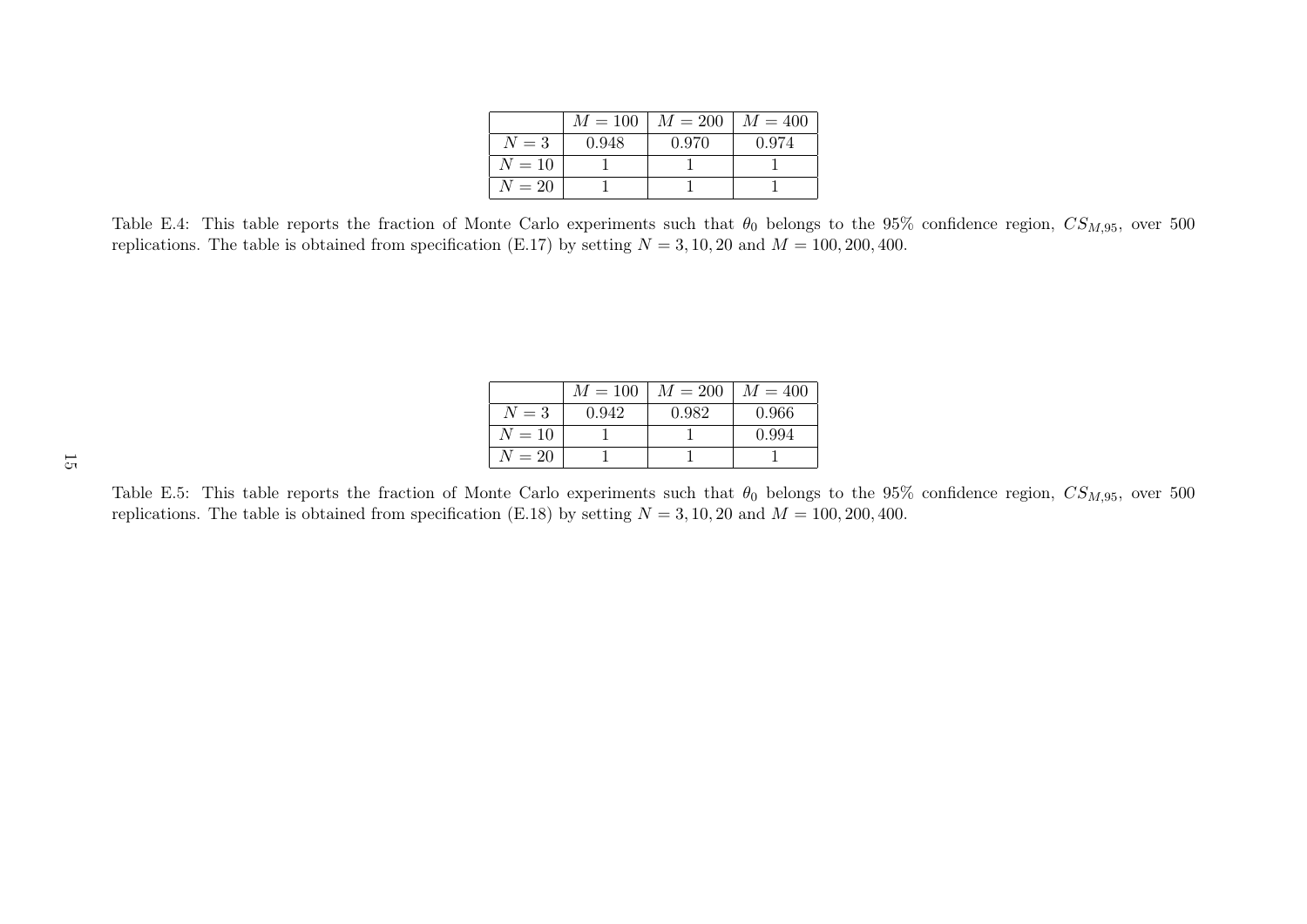# F Empirical application

#### F.1 Data construction and cleaning

In order to extract and merge the information from the Registro Imprese database, each firm is uniquely identified by combining its Chamber of Commerce's territorial province, R.E.A code, and tax code. The R.E.A. code is a number assigned to each company when enrolling at the Registro Imprese database and stands for Repertorio Economico Amministrativo. The tax code is a numeric code of 16 digits.

Each board member is uniquely identified by an individual code, which is an alphanumeric code of 16 characters, similar to the Social Security Number in the US or the National Insurance Number in the UK.

In order to merge the information from the Registro Imprese database with that from the Cerved database, we use the firms' tax codes.

Industries are constructed by considering the firms' principal lines of activity provided by the 5 digit-ATECO 2002 code, which is obtained from the Registro Imprese database. The ATECO 2002 code is an alpha-numeric code with varying degrees of detail. It is developed in five levels: sections (letter), subsections (two letters, optional), divisions (2 digits), groups (3 digits), classes (4 digits), and categories (5 digits). For example,

- A: Agriculture, hunting and fishing
- 01: Agriculture, hunting and related service activities
- $\bullet$  01.1: Crops
- 01.11: Growing of cereals and other arable crops
- 01.11.1: Growing of cereals (rice included)
- 01.11.2: Growing of oil seeds
- $\bullet$  ...

In 2008 the ATECO 2002 code was replaced by the ATECO 2007 code, whose structure preserves the same general characteristics of its predecessor. However, we use the ATECO 2002 code because its data quality is remarkably higher for the year 2010.

Industries composed of 1 or 2 firms are dropped because the model requires  $N \geq 3$ .

#### F.2 Some descriptive statistics

Some descriptive statistics for industry size, total assets, and return on equity are in Table [F.1.](#page-16-0) Some network summary statistics are in Table [F.2.](#page-16-1)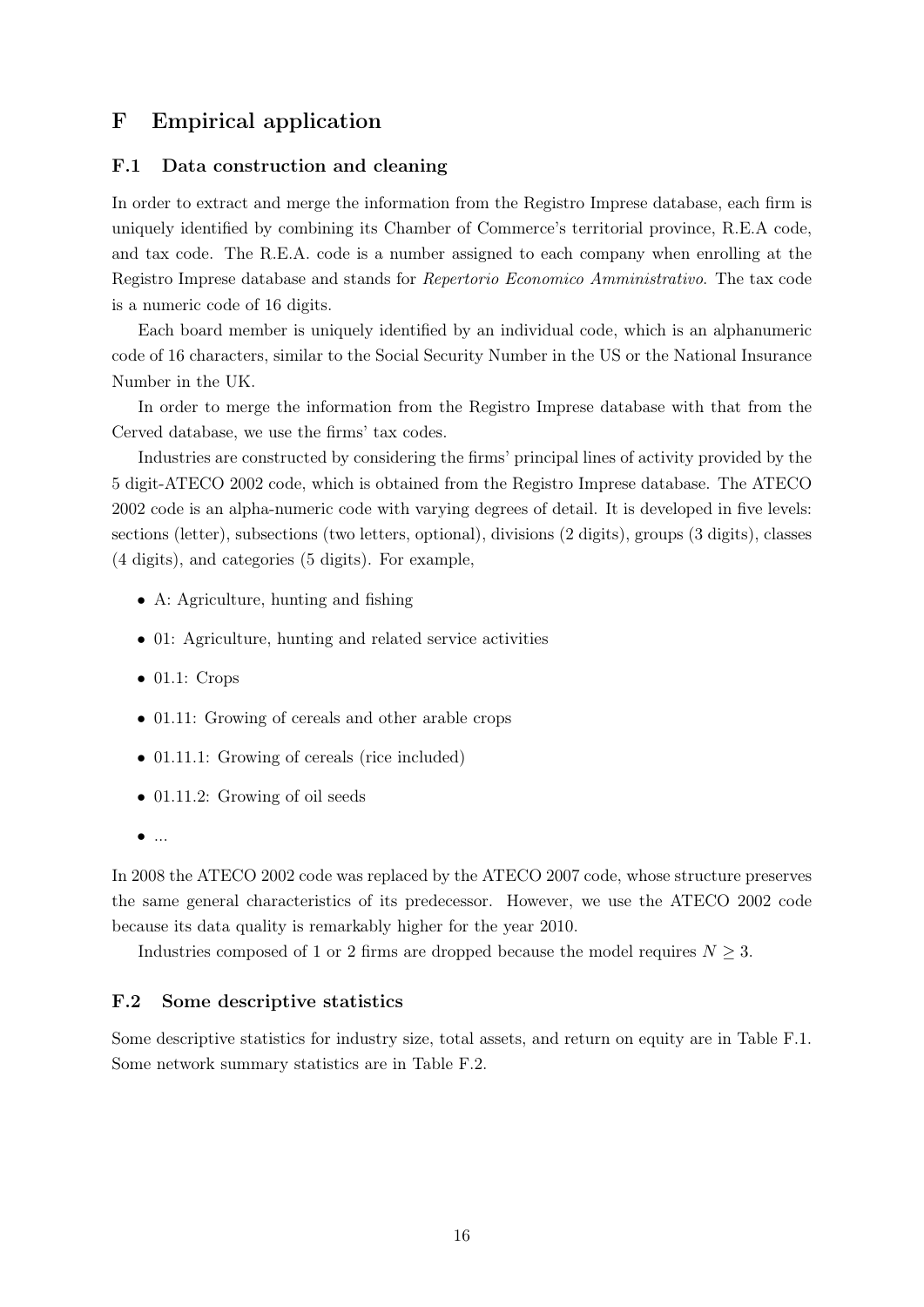|                        | Mean       | Standard deviation | Min        | Max         | $[0.25; 0.50; 0.75]$ quantiles | <b>Skewness</b> | Kurtosis |
|------------------------|------------|--------------------|------------|-------------|--------------------------------|-----------------|----------|
|                        | $\; 6.733$ | 3.483              |            |             | (4; 6; 9)                      | 0.812           | 2.645    |
| TA $(\times 10^6 \in)$ | 17.281     | .568.453           | 0.067      | 73, 916.239 | [6.998; 15.653; 39.984]        | 41.471          | .903.552 |
| (%<br>ROE              | 267        | 24.589             | $-128.410$ | 69.820      | $[-2.382; 2.360; 11.402]$      | l.600<br>$-1$   | 9.071    |

Table F.1: This table reports some descriptive statistics for industry size  $(N)$ , total assets  $(TA)$ , and return on equity  $(ROE)$ . All the numbers are obtained by computing the mean, standard deviation, minimum, maximum, 0.25, 0.50, 0.75 quantiles, skewness, and kurtosis of <sup>N</sup>, TA, and ROEwithin each industry and, then, averaging across industries.

|                  | Mean   | Standard deviation | Min    | Max   | $[0.25; 0.50; 0.75]$ quantiles | Skewness | Kurtosis |
|------------------|--------|--------------------|--------|-------|--------------------------------|----------|----------|
| Density          | 0.005  | 0.026              |        | 0.333 | [0;0;0]                        | 8.462    | 88.322   |
| Average degree   | 0.023  | $0.096\,$          |        |       | [0;0;0]                        | 5.905    | 45.181   |
| % Isolated nodes | 97.666 | 8.758              | 33.333 | 100   | [100; 100; 100]                | $-4.299$ | 22.587   |
| Number of links  | 0.163  | $\rm 0.617$        |        |       | [0;0;0]                        | 4.859    | 32.750   |

<span id="page-16-1"></span><span id="page-16-0"></span>Table F.2: This table reports some descriptive statistics for the density, average degree, percentage of isolated nodes, and number of links of the networks observed in the data. All the numbers are obtained by computing the mean, standard deviation, minimum, maximum, 0.25, 0.50, 0.75quantiles, skewness, and kurtosis of the network statistics within each industry and, then, averaging across industries.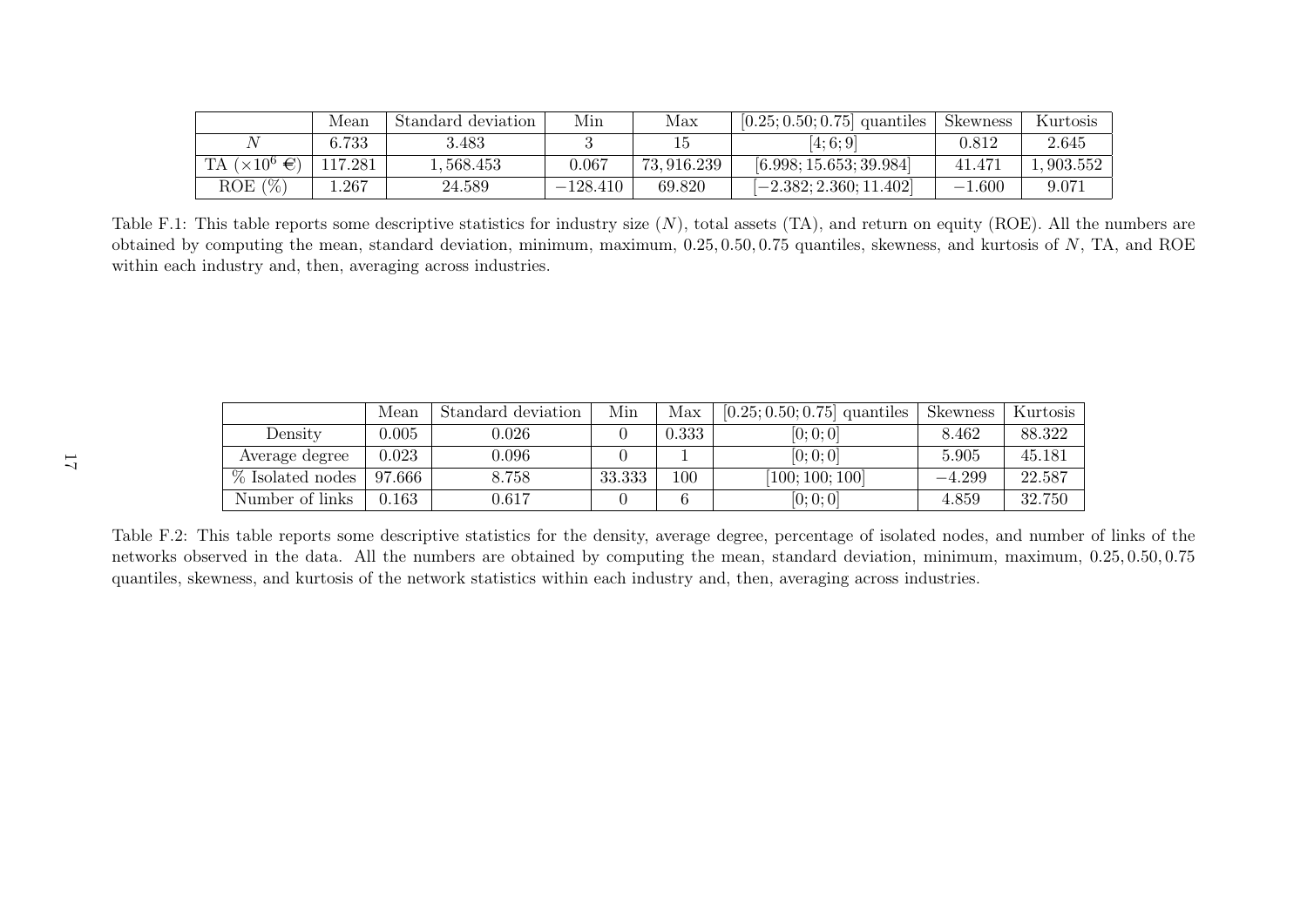### References

- <span id="page-17-9"></span>Andrews, D.W.K., and X. Shi (2013): "Inference Based on Conditional Moment Inequalities", Econometrica, 81(2), 609–666.
- <span id="page-17-11"></span>Andrews, D.W.K., and X. Shi (2017): "Inference Based on Many Conditional Moment Inequalities", Journal of Econometrics, 196(2), 275–287.
- <span id="page-17-3"></span>Andrews, D.W.K., and G. Soares (2010): "Inference for Parameters Defined by Moment Inequalities Using Generalized Moment Selection", Econometrica, 78(1), 119–157.
- <span id="page-17-7"></span>Bugni, F., I. Canay, and X. Shi (2017): "Inference for Subvectors and Other Functions of Partially Identified Parameters in Moment Inequality Models", Quantitative Economics, 8(1), 1–38.
- <span id="page-17-6"></span>Bugni, F., M. Caner, A.B. Kock, and S. Lahiri (2016): "Inference in Partially Identified Models with Many Moment Inequalities Using Lasso", Working Paper arXiv:1604.02309.
- <span id="page-17-0"></span>Chernozhukov, V., H. Hong, and E. Tamer (2007): "Estimation and Confidence Regions for Parameter Sets in Econometric Models", Econometrica, 75(5), 1243–1284.
- <span id="page-17-10"></span>Chernozhukov, V., S. Lee, and A.M. Rosen (2013): "Intersection Bounds: Estimation and Inference", Econometrica, 81(2), 667–737.
- <span id="page-17-15"></span>Ciliberto, F., and E. Tamer (2009): "Market Structure and Multiple Equilibria in Airline Markets", Econometrica, 77(6), 1791–1828.
- <span id="page-17-8"></span>Kaido, H., F. Molinari, and J. Stoye (2019): "Confidence Intervals for Projections of Partially Identified Parameters", Econometrica, 87(4),1397–1432.
- <span id="page-17-13"></span>Kallenberg, O. (2005): Probabilistic Symmetries and Invariance Principles, Springer.
- <span id="page-17-5"></span>Pakes, A., J. Porter, K. Ho, and J. Ishii (2015): "Moment Inequalities and Their Application", Econometrica, 83(1), 315–334.
- <span id="page-17-12"></span>Sheng, S. (2016): "A Structural Econometric Analysis of Network Formation Games", Working Paper.
- <span id="page-17-14"></span>Schervish, O. (1995): *Theory of Statistics*, Springer.
- <span id="page-17-1"></span>Romano, J.P., and A. Shaikh (2008): "Inference for Identifiable Parameters in Partially Identified Econometric Models", Journal of Planning and Statistical Inference, 138(9), 2786– 2807.
- <span id="page-17-2"></span>Romano, J.P., and A. M. Shaikh (2010): "Inference for the Identified Set in Partially Identified Econometric Models", Econometrica, 78(1), 169–211.
- <span id="page-17-4"></span>Romano, J., A. Shaikh, and M. Wolf (2014): "A Practical Two-Step Method for Testing Moment Inequalities with an Application to Inference in Partially Identified Models", Econometrica, 82(5), 1979–2002.